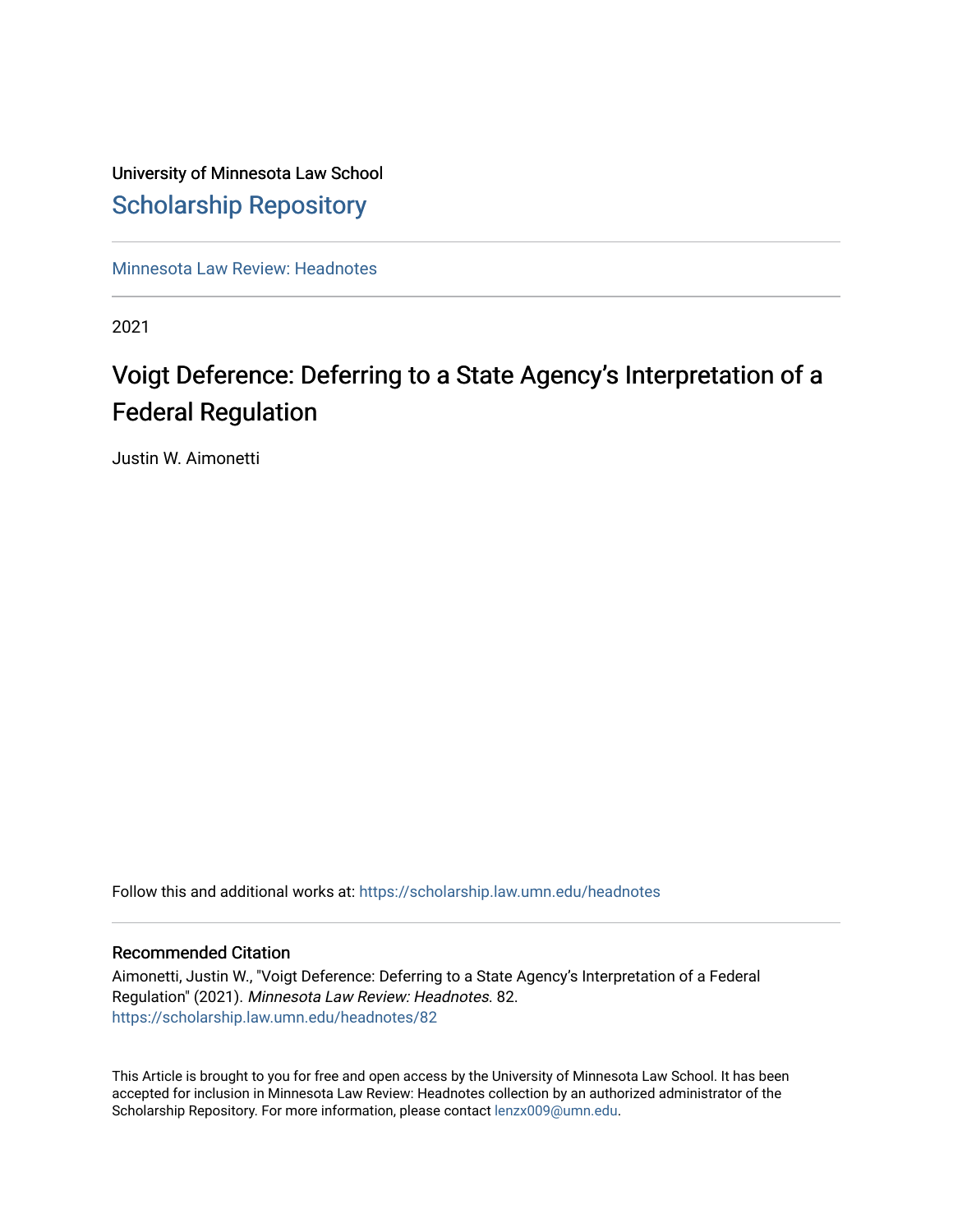# **Essay**

# *Voigt* Deference: Deferring to a State Agency's **Interpretation of a Federal Regulation**

## **Justin W. Aimonetti**\*

### INTRODUCTION

Administrative law involves a handful of deference doctrines. These doctrines call on federal courts to defer to an agency's interpretation of a statute or a regulation. *Chevron* deference, for instance, compels a federal court to defer to an agency's reasonable interpretation of an ambiguous statute.<sup>1</sup> *Auer* deference, likewise, requires a federal court to defer to an agency's reasonable interpretation of an ambiguous regulation that the agency has promulgated.<sup>2</sup> Genre of deference aside, the bulk of cases raising a deference question involve federal courts having to decide whether to defer to a federal agency's interpretation. But that's not always the scenario. Sometimes a case presents the question whether a federal court should defer to a state agency's interpretation of a federal statute or regulation.

Under what have come to be known as "cooperative federalism" statutes, Congress enacts federal statutory programs that "combine federal and state authority in creative ways."<sup>3</sup> The Resource Conservation and Recovery Act, for example, envisions state agencies acting

100

Justin Aimonetti, University of Virginia School of Law, J.D. 2020; University of Virginia, M.A. (History) 2020. I wish to extend special thanks to Christian Talley, Eliezer Silberberg, Emilie Keuntjes Erickson, and the Minnesota Law Review Headnotes editing team for their editorial assistance. I am solely responsible for any errors. Copyright  $©$  2021 by Justin W. Aimonetti.

<sup>1. &</sup>quot;Chevron deference" refers to the deference framework for reviewing agency statutory interpretations laid out in Chevron U.S.A. Inc. v. Nat. Res. Def. Council, Inc., 467 U.S. 837, 842-43 (1984); see also Gary Lawson & Stephen Kam, Making Law out of *Nothing at All: The Origins of the Chevron Doctrine*, 65 ADMIN. L. REV. 1 (2013) (discussing *Chevron* in some depth); Aditya Bamzai, The Origins of Judicial Deference to Execu*tive Interpretation*, 126 YALE L.J. 908 (2017).

<sup>2.</sup> Auer v. Robbins, 519 U.S. 452, 460-61 (1997).

<sup>3.</sup> Philip J. Weiser, *Towards a Constitutional Architecture for Cooperative Feder*alism, 79 N.C. L. REV. 663, 663 (2001); see also Robert L. Glicksman, *From Cooperative* to Inoperative Federalism: The Perverse Mutation of Environmental Law and Policy, 41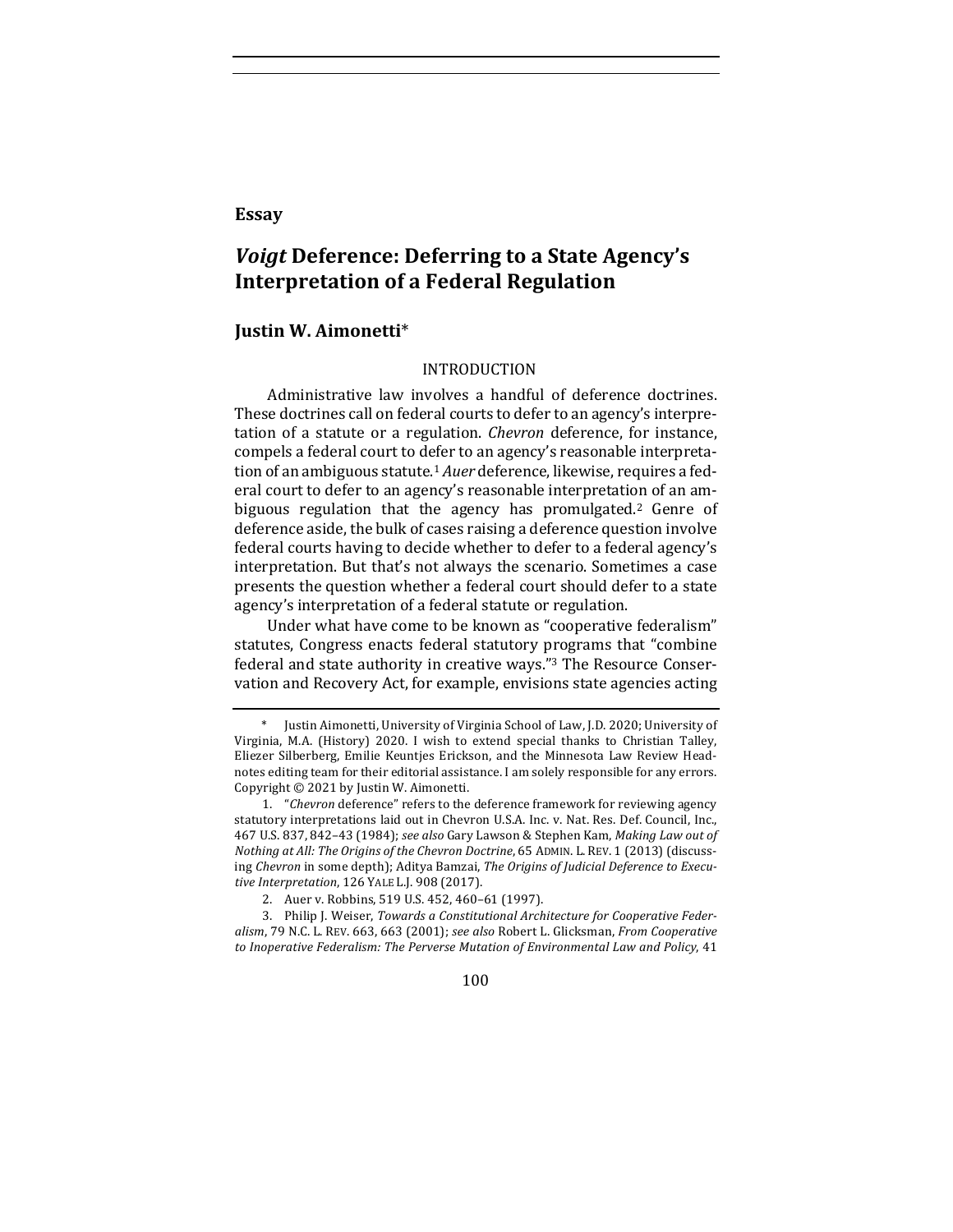" in lieu of" the federal government to administer and enforce the Act's hazardous waste program.<sup>4</sup> The Act clarifies that any state-agency action "ha[s] the same force and effect" as an action taken by the Environmental Protection Agency—the federal agency tasked with administering the RCRA.<sup>5</sup>

Though the decentralization that accompanies cooperative federalism can produce efficiencies and positive externalities, statutory schemes that use federal and state actors to implement federal law will often blur the lines "between regulatory federalism choices, statutory interpretation disputes, and administrative law."<sup>6</sup> Academics and courts have just started to unpack the many questions that arise out of this blurring of the lines.<sup>7</sup> Consider this query: What deference, if any, should a federal court grant a state agency when that agency

4. 42 U.S.C. § 6926(b); see also Sarah E. Light, Precautionary Federalism and the *Sharing Economy*, 66 EMORY L.J. 333, 357 (2017).

5. 42 U.S.C. § 6926(d). Many statutory regimes like the RCRA fit within the cooperative-federalism category, *see* Primus, *supra* note 3, at 606–07, which means that "[s]tate agencies often implement federal legal requirements." Jacob E. Gersen, *Administrative Law's Shadow,* 88 GEO. WASH. L. REV. 1071, 1089 (2020). Though counterintuitive from the perspective of vertical federalism, the sheer number of cooperative federalism statutes means that "Congress and federal regulators routinely look to state and local governments to implement federal programs and regulatory goals." Jim Rossi, Dual Constitutions and Constitutional Duels: Separation of Powers and State Im*plementation of Federally Inspired Regulatory Programs and Standards*, 46 WM.& MARY L. REV. 1343, 1345 (2005). Congress turns to the states and their agencies for help with implementing federal law for two principal reasons: first, as a means to "give some effect to the states' traditional authority over areas that Congress is now entering" and, second, as a "nationalizing mechanism utilized by Congress to facilitate its takeover of a new field." Abbe R. Gluck, *Intrastatutory Federalism and Statutory Interpretation:* State Implementation of Federal Law in Health Reform and Beyond, 121 YALE L.J. 534, 543 (2011).

6. William W. Buzbee, *Federalism-Facilitated Regulatory Innovation and Regres*sion in a Time of Environmental Legislative Gridlock, 28 GEO. ENVTL. L. REV. 451, 456 (2016).

7. See, e.g., sources cited supra note 3.

WAKE FOREST L. REV. 719, 723 (2006) (discussing the origins of cooperative federalism); Sam Solomon, *Health Exchange Federalism: Striking the Balance Between State Flexibility and Consumer Protection in ACA Implementation*, 34 CARDOZO L. REV. 2073, 2090 n.88 (2013) ("Cooperative federalism is a model of intergovernmental relations that provides for the sharing of regulatory authority between the federal and state governments."); Josh Bendor & Miles Farmer, *Curing the Blind Spot in Administrative Law:* A Federal Common Law Framework for State Agencies Implementing Cooperative Federalism Statutes, 122 YALE L.J. 1280, 1285 (2013) ("[F]ederal statutes that delegate responsibility to state agencies make up a large and important part of the United States Code."); Richard Primus, *The Limits of Enumeration*, 124 YALE L.J. 576, 606 n.113 (2014) ("Cooperative federalism' is better understood as an umbrella term naming several varying arrangements rather than a single precise model of federal-state cooperation.").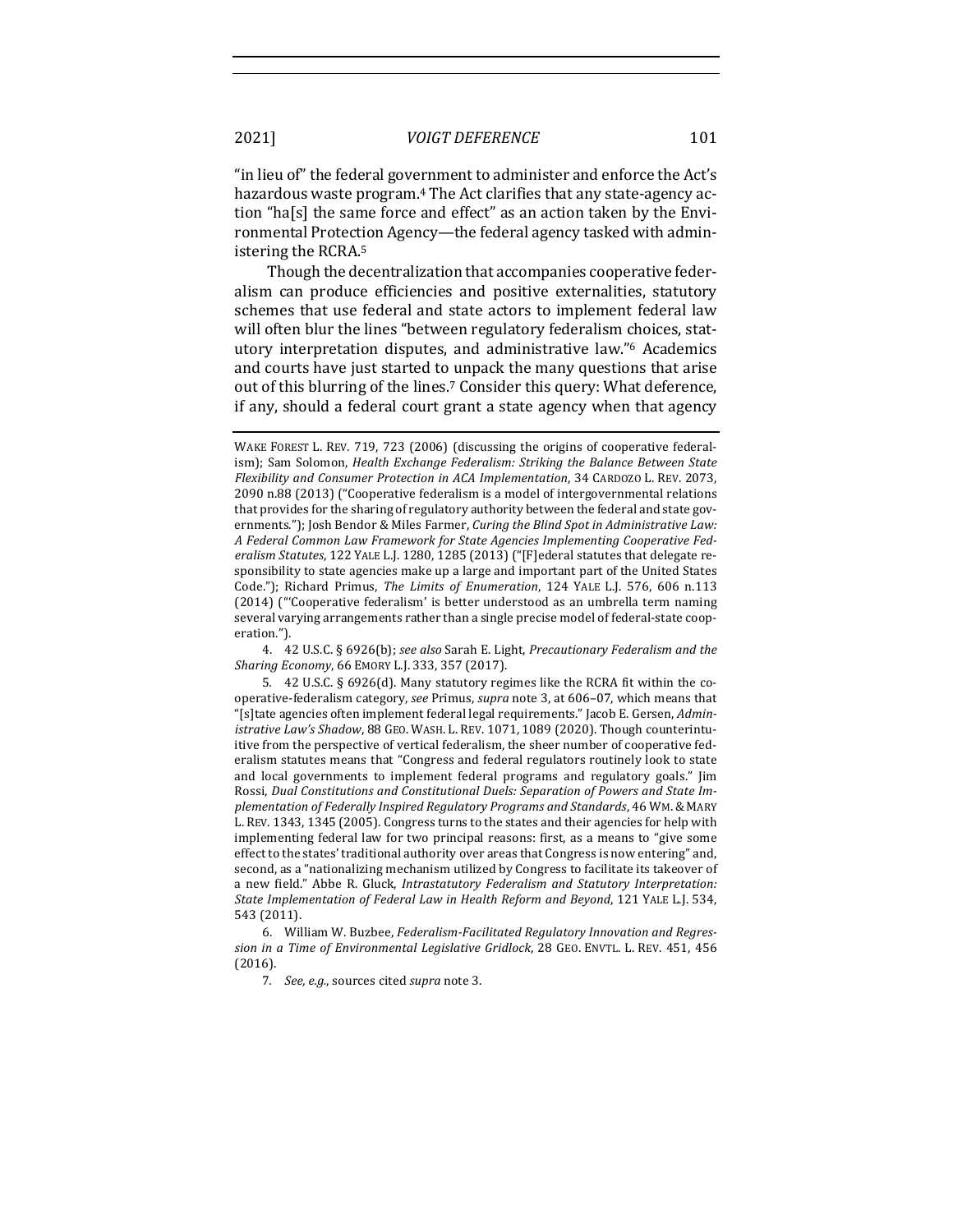interprets federal law when implementing a cooperative-federalism scheme? 

Despite scholarship discussing deference doctrines drowning out contemporary legal discourse, "courts and legal scholars have paid scant attention to the implications for federalism and statutory construction that arise when state agencies interpret and implement federal law."<sup>8</sup> As one federal judge recently put it: "Whether a state agency is entitled to deference when administering federal law is not well settled."<sup>9</sup> Another had this to say just last year: "It is unsettled whether a state agency is entitled to  $\dots$  deference when administering federal law ... pursuant to federal delegation."<sup>10</sup> The few scholars who have addressed the question have largely focused on state agencies interpreting a federal statute.<sup>11</sup> Even fewer scholars have discussed whether a federal court should defer to a state agency's interpretation of a federal regulation.<sup>12</sup> And no one has provided arguments for or against this latter form of deference.

This Essay illuminates that blind spot. In doing so, it argues that a state agency's interpretation of a federal regulation should receive

9. Grand Canyon Tr. v. Energy Fuels Res. (U.S.A.) Inc., 269 F. Supp. 3d 1173, 1194 (D. Utah 2017); Nw. Envtl. Def. Ctr. v. Cascade Kelly Holdings LLC, 155 F. Supp. 3d 1100, 1125 (D. Or. 2015).

10. WildEarth Guardians v. Extraction Oil & Gas, Inc., 457 F. Supp. 3d 936, 956 (D. Colo. 2020).

11. Stabile, *supra* note 8 (noting that few have discussed "under what circumstances courts [grant] state[] [agencies] deference in interpreting federal law when Congress has delegated power to these state agencies to implement federal law"); Gersen, *supra* note 5 ("What happens when state courts review state agency actions implementing federal law? What standard of review is applicable? Are doctrines like Chevron or Auer applicable?"). Few, if any, have discussed whether Congress delegating some power to state agencies raises trouble under the delegation doctrine. That may change as more scholars begin to unpack the origins and the breadth of the delegation doctrine. See generally Ilan Wurman, *Nondelegation at the Founding*, 130 YALE L.J. 1490 (2021).

12. Gluck, *supra* note 5, at 616 (supporting in passing "a presumption of deference to state agency interpretations of federal regulations, unless Congress states otherwise"); Stabile, *supra* note 8 ("[S]tate agencies that have not been delegated power under a joint federal-state scheme still may have the 'power to persuade' as described in *Skidmore*.").

<sup>8.</sup> Emily Stabile, *Federal Deference to State Agency Implementation of Federal* Law, 103 Ky. L.J. 237, 238 (2015). A related and largely unresolved question that this Essay does not touch on is when federal courts have subject-matter jurisdiction to hear a dispute over a state agency's implementation of a federal rule. *See* ITT Educ. Servs., Inc. v. Cal. State Approving Agency for Veterans Educ., No. SA CV 15-0884 DOC, 2015 WL 3767606, at \*6 (C.D. Cal. June 17, 2015) ("Courts have not yet developed clear rules regarding if and when federal question jurisdiction exists over a party's challenge to the way a state agency carries out federal duties.").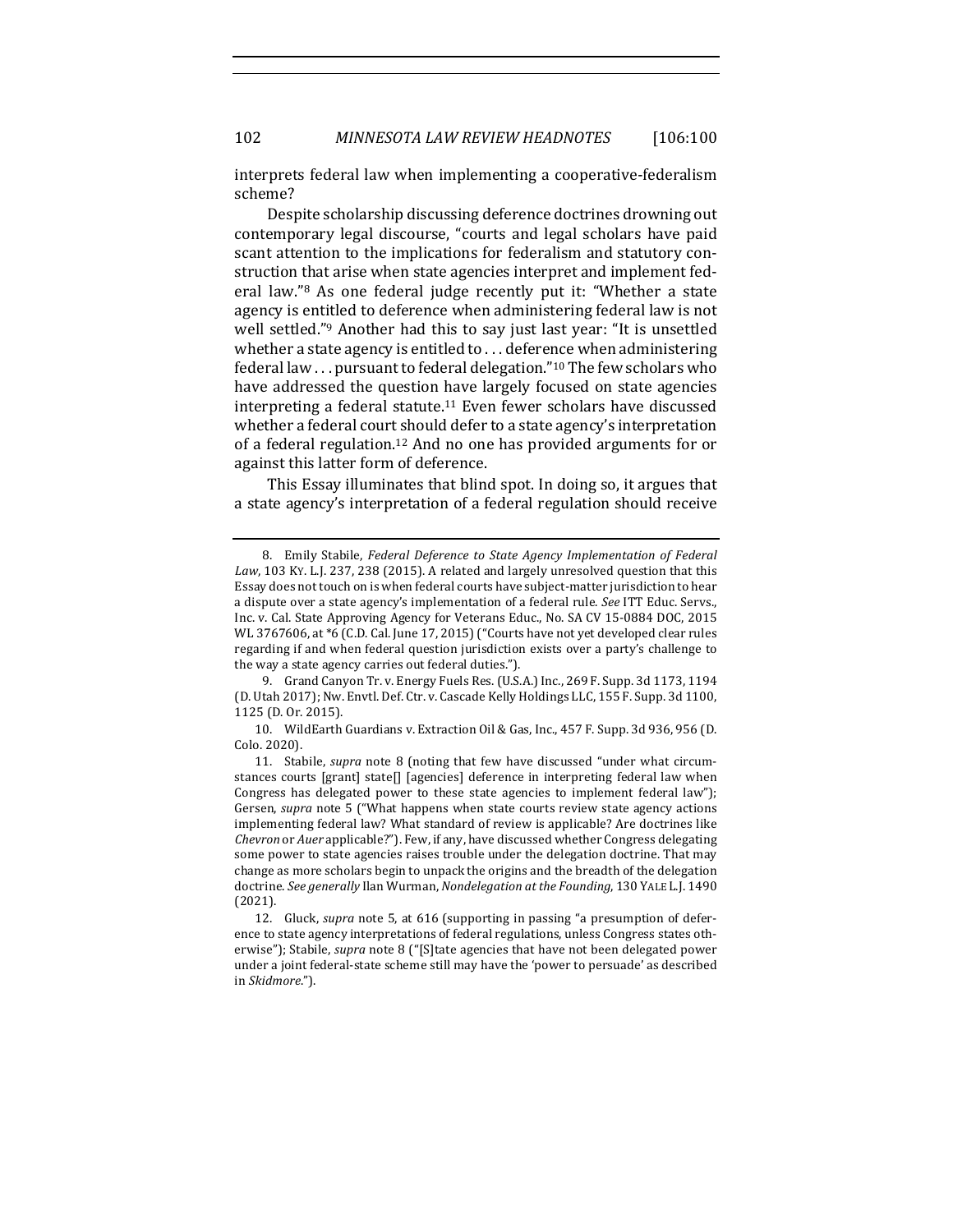so-called "*Voigt* deference," named after *Voigt v. Coyote Creek Mining* Co., LLC-a recent Eighth Circuit decision that explores deferring to a state agency's interpretation of a federal regulation. This Essay contends that *Voigt* deference should apply when: (1) federal law anticipates collaboration between state and federal agencies; (2) the federal agency charged with administering the statute promulgates a regulation to help carry out its mandate; and (3) a state agency interprets that regulation when implementing the cooperative-federalism scheme.<sup>13</sup> If the scenario triggers *Voigt* deference, this Essay maintains that a federal court should grant the state agency's interpretive position *Skidmore* deference rather than reviewing the interpretive question anew or applying a stronger form of deference.<sup>14</sup>

This Essay divides itself into three parts. Part I discusses the recent Eighth Circuit case of *Voigt v. Coyote Creek Mining Co., LLC*—the case accountable for *Voigt* deference's name. Part II details *Skidmore* deference, unpacking the contours of the deference doctrine and what it requires of federal courts. Part III argues in support of *Voigt* deference. It lays out the justifications for applying *Skidmore* deference to a state agency's interpretation of a federal regulation when Congress calls on state agencies to help implement a cooperative-federalism regime. It also offers reasons against applying deference stronger than Skidmore to a state agency's interpretation of a federal regulation.

#### I. THE SAGA OF *VOIGT V. COYOTE MINING COMPANY*

As its name suggests, Coyote Creek Mining Company operates mines.<sup>15</sup> Specifically, it digs coal from the ground—predominately in North Dakota.<sup>16</sup> One of its mines in the Peace Garden State sits about four miles down the road from a coal processing plant.<sup>17</sup> The company uses trucks to transport the coal to the plant and deposits each load against a retaining wall next to the plant, where workers take coal from the pile and toss it into a crushing machine.<sup>18</sup> Eventually, the

<sup>13</sup>*. See infra* Part I. If the scenario does not trigger *Voigt* deference, the federal court should review the state agency's interpretation anew, granting the agency no deference at all.

<sup>14.</sup> Reviewing the federal regulation with fresh eyes undercuts the state agency's envisioned role under the cooperative-federalism scheme.

<sup>15.</sup> Voigt v. Coyote Creek Mining Co., LLC, 329 F. Supp. 3d 735, 738 (D.N.D. 2018).

<sup>16</sup>*. Id.*

<sup>17</sup>*. Id.*

<sup>18</sup>*. Id.*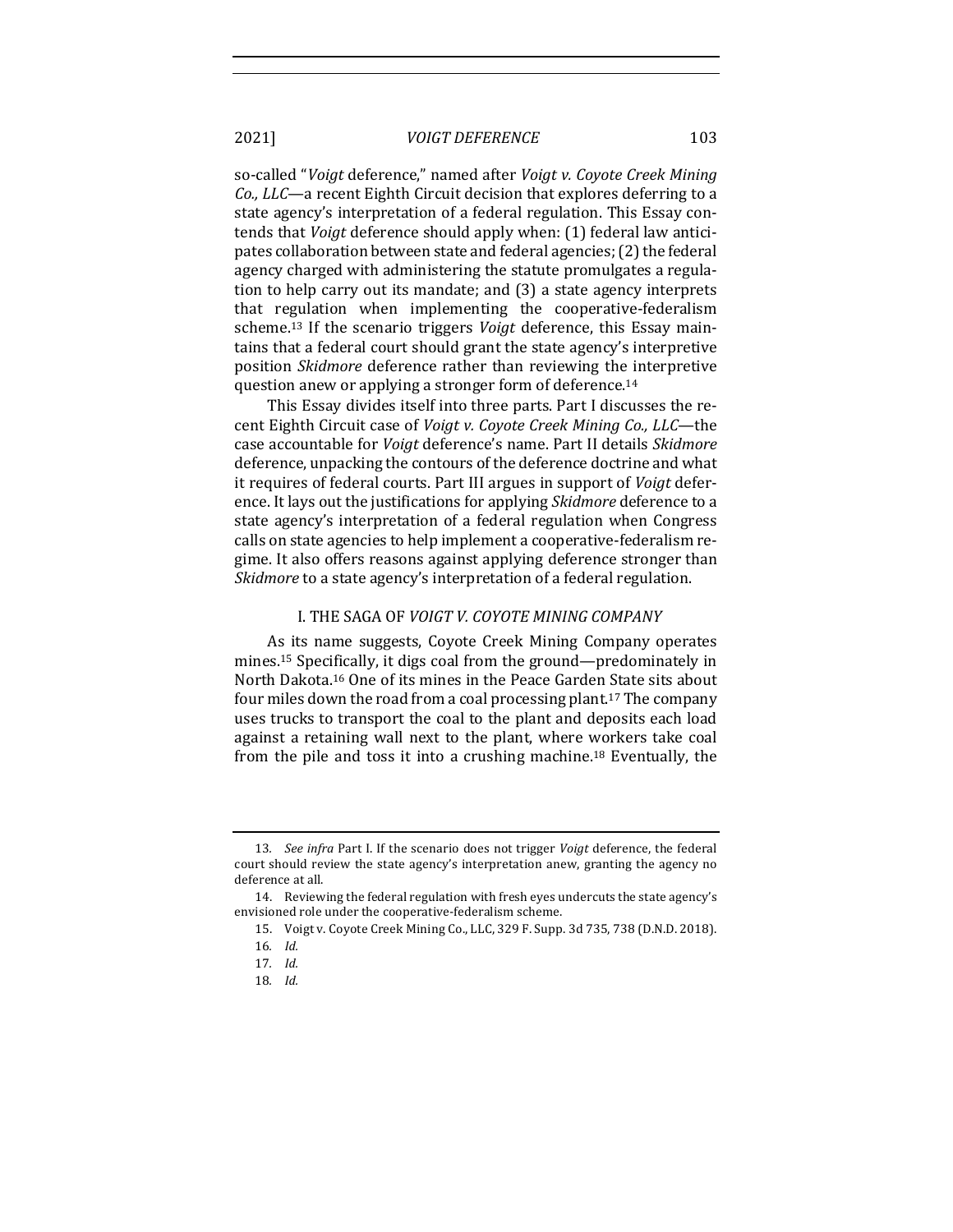crushed coal generates electrical power for consumers across the nation.19

Casey and Julie Voigt own a large ranch in rural North Dakota located next to the mining company's coal processing plant.<sup>20</sup> Fed up with the pollution emanating from the plant, the Voigts sued the company under the Clean Air Act's citizen-suit provision.<sup>21</sup> They argued that the company failed to obtain the necessary permits for its business operations because it undercounted its overall emission level.<sup>22</sup> According to the Voigts, the coal that the mining company placed against the retaining wall should have factored into the company's overall emission level under a proper reading of EPA regulation Subpart Y.23

EPA regulation Subpart Y regulates coal processing plants.<sup>24</sup> It requires in part that a coal pile in a coal processing plant must have a "fugitive coal dust emissions control plan" to limit pollution.<sup>25</sup> For all of Subpart Y's requirements to apply in the Voigts' case, the mining company's coal pile would have to have been "in [a] coal preparation and processing plant[ $\vert$ ."26 In other words, if the coal pile sitting

22*. Voigt*, 980 F.3d at 1193.

24. Voigt v. Coyote Creek Mining Co., No. 1:15-CV-00109, 2016 WL 3920045, at \*9 (D.N.D. July 15, 2016).

25. 40 C.F.R. § 60.254(c) (2020).

26*. Id.* § 60.250(a).

<sup>19</sup>*. Id.*

<sup>20.</sup> Voigt v. Coyote Creek Mining Co., LLC, 980 F.3d 1191, 1193 (8th Cir. 2020), *vacated*, 999 F.3d 555 (8th Cir. 2021).

<sup>21.</sup> The Act not only authorizes citizens to file a lawsuit challenging conduct that pollutes, see 42 U.S.C. §§ 7604, 7607, but it also bears the mark of a cooperative-federalism statute. It provides "that air pollution prevention  $\dots$  and air pollution control at its source is the primary responsibility of States and local governments." *Id.*  $\S$  $7401(a)(3)$ . It also declares it to be "the primary responsibility" of each state to assure air quality by implementing the EPA's regulations. *Id.*  $\S$  7407(a). The Act thus carves out a significant role for the states either in implementing the federal standards or in supplementing federal regulatory initiatives. One court has described the Act as an example of Congress "embark[ing] upon a bold experiment in cooperative federalism designed to protect the nation against the grave threat of air pollution." Connecticut  $v$ . EPA, 696 F.2d 147, 151 (2d Cir. 1982). Even the Supreme Court has recognized that Congress intended to afford each state the "liberty to adopt whatever mix of emission limitations it deems best suited to its particular situation." Train v. NRDC, Inc., 421 U.S. 60, 79 (1975).

<sup>23.</sup> *Id.* EPA officials have stated that the agency is "very respectful" of the role of states in implementing cooperative federalism schemes and that it recognizes the "need to coordinate with the states," to "talk to them very thoroughly" before rules are proposed, and to act "in a collaborative way" with states. Miriam Seifter, States, Agen*cies, and Legitimacy*, 67 VAND. L. REV. 443, 469 (2014); 40 C.F.R. § 60.250(a) (2020).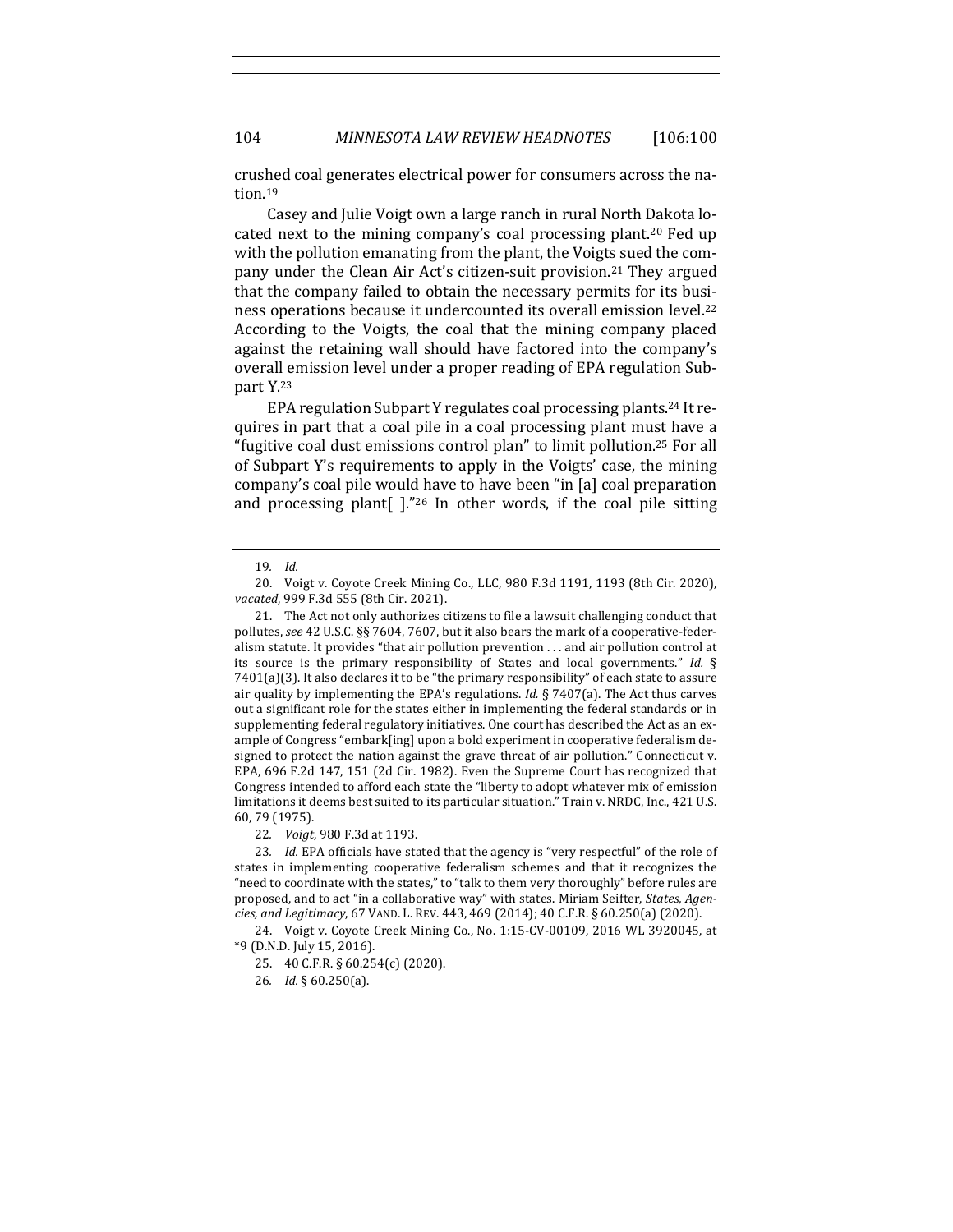against the wall counted as "in" the processing plant, then the company would have needed to obtain additional permits and a fugitive dust control plan. But if the coal pile was not "in" the plant, then the company had conformed with Subpart Y.

Long before the Voigts filed their lawsuit, the North Dakota Department of Health told Coyote Creek Mining Company that it complied with the federal regulation because the state agency interpreted Subpart Y not to cover the coal pile sitting against the retaining wall.<sup>27</sup> A federal magistrate judge ultimately ruled for the company in large part out of deference to the state agency's interpretation of Subpart Y.<sup>28</sup> The judge, however, noted a lack of "case law addressing what deference, if any, should be accorded to determinations made by a state permitting agency" that involve interpretations of a federal regulation.<sup>29</sup> Despite the dearth of case law on that point, the court held that a state agency's interpretation of a federal regulation should get deference "so long as it appears after careful consideration that the state agency determination is consistent with EPA's requirements and is otherwise rationale [sic]."30

The Voigts appealed the magistrate judge's order to the Eighth Circuit. On appeal, they argued that the North Dakota state agency should not have been afforded any deference because it "is a state agency offering an opinion on federal law."<sup>31</sup> At first, the Eighth Circuit disagreed. It reasoned that the Clean Air Act constitutes a cooperativefederalism statute that envisions the EPA working together with state agencies to implement the comprehensive statutory scheme.<sup>32</sup> As the Act envisions cooperation between the state and federal governments, the Eighth Circuit concluded that North Dakota's state agency deserved deference in its interpretation of the ambiguous federal regulation known as Subpart Y.<sup>33</sup>

Not all of the circuit judges on the Eighth Circuit panel agreed with the appropriateness of deferring to a state agency's interpretation of a federal regulation. The dissenting judge authored a forceful attack on what he termed "*Voigt* deference."<sup>34</sup> In his view, courts should not defer to a state agency's interpretation of a federal rule,

<sup>27.</sup> *Voigt*, 980 F.3d at 1195, 1200.

<sup>28.</sup> Voigt v. Coyote Creek Mining Co., 329 F. Supp. 3d 735, 769 (D.N.D. 2018).

<sup>29</sup>*. Id.*

<sup>30</sup>*. Id.*

<sup>31</sup>*. Voigt*, 980 F.3d at 1197.

<sup>32.</sup> *Id.* at 1200.

<sup>33</sup>*. Id.*

<sup>34.</sup> *Id.* at 1202 (Stras, J., dissenting).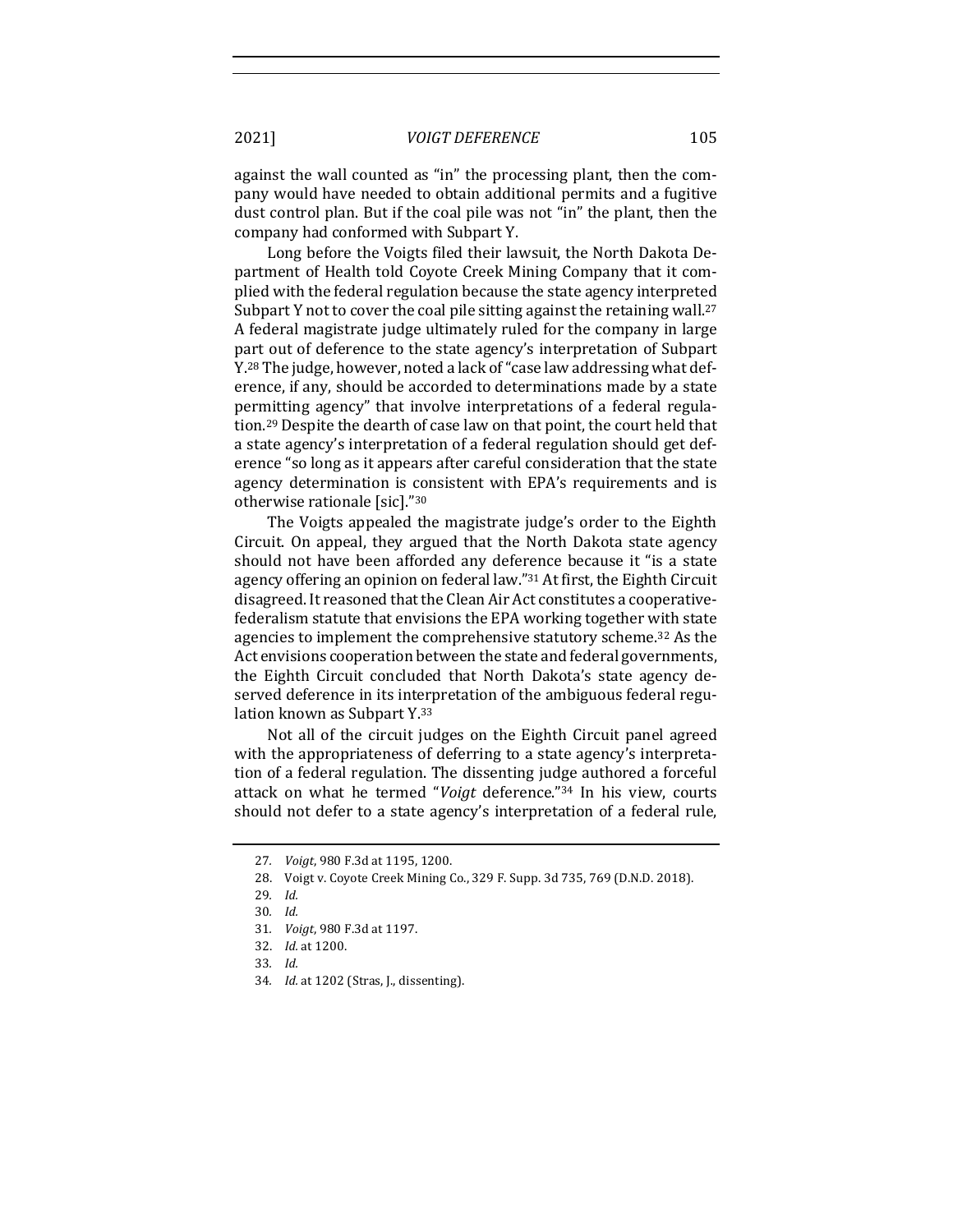statute, or regulation, because doing so "mark[s] [a] departure from both historical practice and the Framers' constitutional design."35 "[S]tate bureaucrats," in the dissenter's words, have local rather than national interests at top of mind when implementing a federal regulation, and they have no business stepping on the toes of federal judges when it comes to matters of interpretation.<sup>36</sup>

The force of the dissent's attack on federal courts deferring to a state agency's interpretation of a federal regulation caused the majority to mount a retreat. The Eighth Circuit pulled its opinion about a month after issuing it.<sup>37</sup> Six months after that switcheroo, the majority published a revised opinion that omitted mention of deference to a state agency's interpretation of a federal regulation.<sup>38</sup> It instead resolved the case on alternative grounds. The original dissenter also authored one paragraph to go along with the revised opinion, declaring that "*Voigt* deference is dead and all I can say is, good riddance."<sup>39</sup>

#### **II. WHAT SKIDMORE DEFERENCE DEMANDS**

Deferring to a federal agency's interpretation of a federal regulation made its seminal debut in the Supreme Court's 1945 decision, Bowles v. Seminole Rock & Sand Co.<sup>40</sup> The case pitted a private company that produced stone against the federal government, in a fight over how much the company could charge the government for its rock products.<sup>41</sup> The company contracted with a buyer to sell crushed stone at \$0.60 per ton, which it delivered in March of 1942.<sup>42</sup> Soon after, the company sought to raise the price on a subsequent sale to the same buyer.<sup>43</sup> But the administrator of the Office of Price Administration enjoined the later sale because a federal regulation seemingly mandated that the company charge the same price as it did the first time around.<sup>44</sup> The company disagreed, arguing that the regulation applied only to its initial sale and not to the subsequent one.<sup>45</sup> But the

- 40. 325 U.S. 410 (1945).
- 41*. Id.* at 412.
- 42*. Id.*
- 43*. Id.*
- 44*. Id.*
- 45*. Id.*

<sup>35</sup>*. Id.* at 1203.

<sup>36</sup>*. Id.* at 1202.

<sup>37.</sup> See Voigt v. Coyote Creek Mining Co., 999 F.3d 555 (8th Cir. 2021) (vacating the first opinion).

<sup>38</sup>*. Id.*

<sup>39.</sup> *Id.* at 562 (Stras, J., dissenting).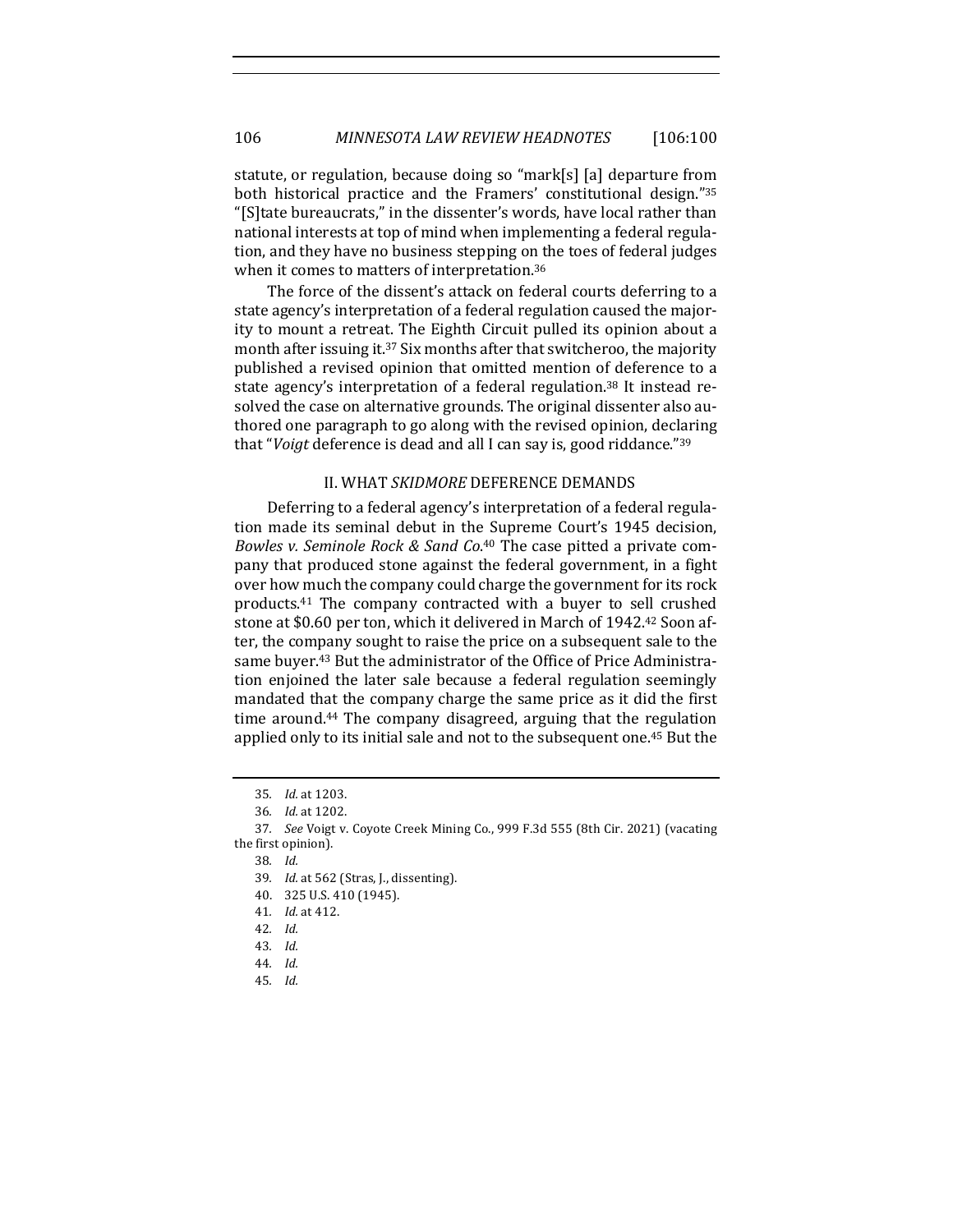Court sided with the agency. It declared that "the ultimate criterion" in cases involving interpretation of federal regulations "is the administrative [agency's] interpretation, which becomes of controlling weight unless it is plainly erroneous or inconsistent with the regulation."46

A half century after *Seminole Rock*, the Court in Auer v. Robbins reexamined whether courts should defer to an agency's interpretation of a federal regulation.<sup>47</sup> *Auer* concerned whether St. Louis police officers qualified for overtime pay under the Fair Labor Standards Act.<sup>48</sup> Before the officers' filed a lawsuit, the Secretary of Labor promulgated a regulation to aid with the Department of Labor's administration of the  $Act.^{49}$  The substance of the regulation suggested that the officers fell outside the scope of the Act's overtime-pay provisions.<sup>50</sup> Writing for the majority and reciting *Seminole Rock*, Justice Scalia stated that, because the case concerned an agency interpretation of its own regulation, the agency's interpretation was, "under our jurisprudence, controlling unless 'plainly erroneous or inconsistent with the regulation."<sup>51</sup> Under that logic, the Labor Secretary's interpretive position won out, and the Court held that the officers did not qualify for overtime compensation under the Act.<sup>52</sup> Justice Scalia's opinion in *Auer* formed the foundation for what has become known as *Auer* deference.53

Over the years, *Auer* deference has come to require courts to defer under certain circumstances to an agency's construction of its own ambiguous regulation. The doctrine, in other words, "accords agencies with a high level of deference when interpreting their own regulations."<sup>54</sup> The import of *Auer* deference to administrative law cannot be

53. Auer deference moonlights under the pseudonym Seminole Rock from time to time.

54. Nicholas R. Bednar, *Defying* Auer *Deference:* Skidmore as a Solution to Con*servative Concerns in* Perez v. Mortgage Bankers Association, MINN. L. REV: DE NOVO BLOG (June 24, 2015), https://minnesotalawreview.org/2015/06/24/defying -auer-deference-skidmore-solution-conservative-concerns-perez-v-mortgage -bankers-association [https://perma.cc/3C7P-2CAT]. When it applies, *Auer* deference gives an agency significant leeway to say what its own rules mean. In so doing, the doctrine enables the agency to fill out the regulatory scheme Congress has placed under its supervision. *See* Kisor v. Wilkie, 139 S. Ct. 2400, 2418 (2019). The Supreme

<sup>46</sup>*. Id.* at 414.

<sup>47. 519</sup> U.S. 452 (1997).

<sup>48</sup>*. Id.* at 455.

<sup>49</sup>*. Id.*

<sup>50</sup>*. Id.*

<sup>51</sup>*. Id.* at 461.

<sup>52</sup>*. Id.*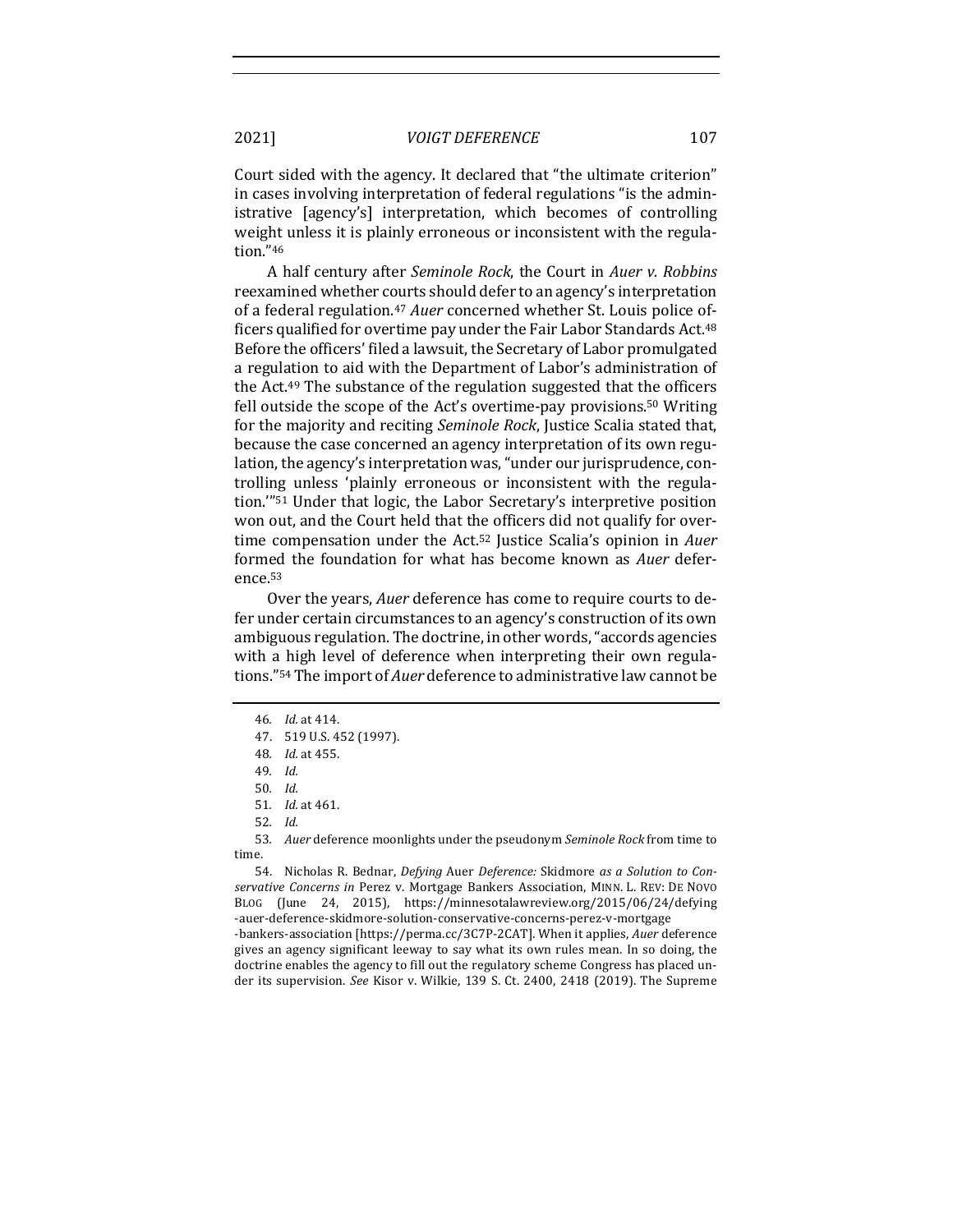overstated. It is "critically important ... because agency regulations rather than statutes are the primary way in which the rights and obligations of private parties are established in the administrative state today."55

Ever since *Auer* deference gained a foothold, many have challenged the wisdom and the legality of deferring to an agency's interpretation of its own regulation.<sup>56</sup> The calls for the Supreme Court to overrule the Auer doctrine came to a crescendo in *Kisor v. Wilkie*.<sup>57</sup> But instead of casting *Auer* deference aside, a bare majority of the Supreme Court remodeled its precedent and fashioned a test providing lower courts with guidance on how and when to apply the deference doctrine.58

Before a court may afford an agency *Auer* deference, it must determine that: (1) the regulation is "genuinely ambiguous" after exhausting all "traditional tools of construction;" (2) the agency's interpretation is "reasonable;" and (3) the agency's interpretation satisfies a "character and context" inquiry into whether it deserves "controlling weight."<sup>59</sup> Part of the third prong involves asking whether the interpretation counts as an "official position," whether it implicates the

56. Professor John F. Manning, for instance, believes that *Auer* deference "contradicts the constitutional premise that lawmaking and law-exposition must be distinct." John F. Manning, Constitutional Structure and Judicial Deference to Agency Interpretations of Agency Rules, 96 COLUM. L. REV. 612, 654 (1996). In his view, the deference doctrine "presumes that an administrative agency should have binding authority over both functions." *Id.* Others have suggested that Auer deference "implicates self-delegation: the agency drafting an unclear regulation confers on itself the power to create more law down the road." Jeffrey A. Pojanowski, *Revisiting* Seminole Rock, 81 GEO. J.L. & PUB. POL'Y 87, 90 (2018). And some have even argued that *Auer* deference "appears to be wholly at odds with the APA," as Section 706 of the Administrative Procedure Act seems to promise "an independent judicial interpreter of the agency's legislative act, where, after all, the agency is often an adverse party." Robert A. Anthony, The Supreme Court and the APA: Sometimes They Just Don't Get It, 10 ADMIN. L.J. AM. U. 1, 9 (1996).

57. 139 S. Ct. 2400 (2019).

58. See generally Christian Talley, *Stare Decisis and the Identity-Over-Time Problem: A Comment on the Majority's Wrongness in Kisor v. Wilkie, 73 SMU L. REV. F. 204* (2020).

59. *Kisor*, 139 S. Ct. at 2412, 2415-16.

Court has held that "considerable respect is due to 'the interpretation given [to a] statute by the officers or agency charged with its administration." Ford Motor Credit Co. v. Milhollin, 444 U.S. 555, 566 (1980).

<sup>55.</sup> Kevin O. Leske, *Splits in the Rock: The Conflicting Interpretations of the Semi*nole Rock Deference Doctrine by the U.S. Courts of Appeals, 66 ADMIN. L. REV. 787, 789 (2014). Auer deference extends to an agency's application of its regulations to a specific set of facts. See Coeur Alaska, Inc. v. Se. Alaska Conservation Council, 557 U.S. 261,  $283$  (2009) ("[W]e do find that agency interpretation and agency application of the regulations are instructive and to the point.").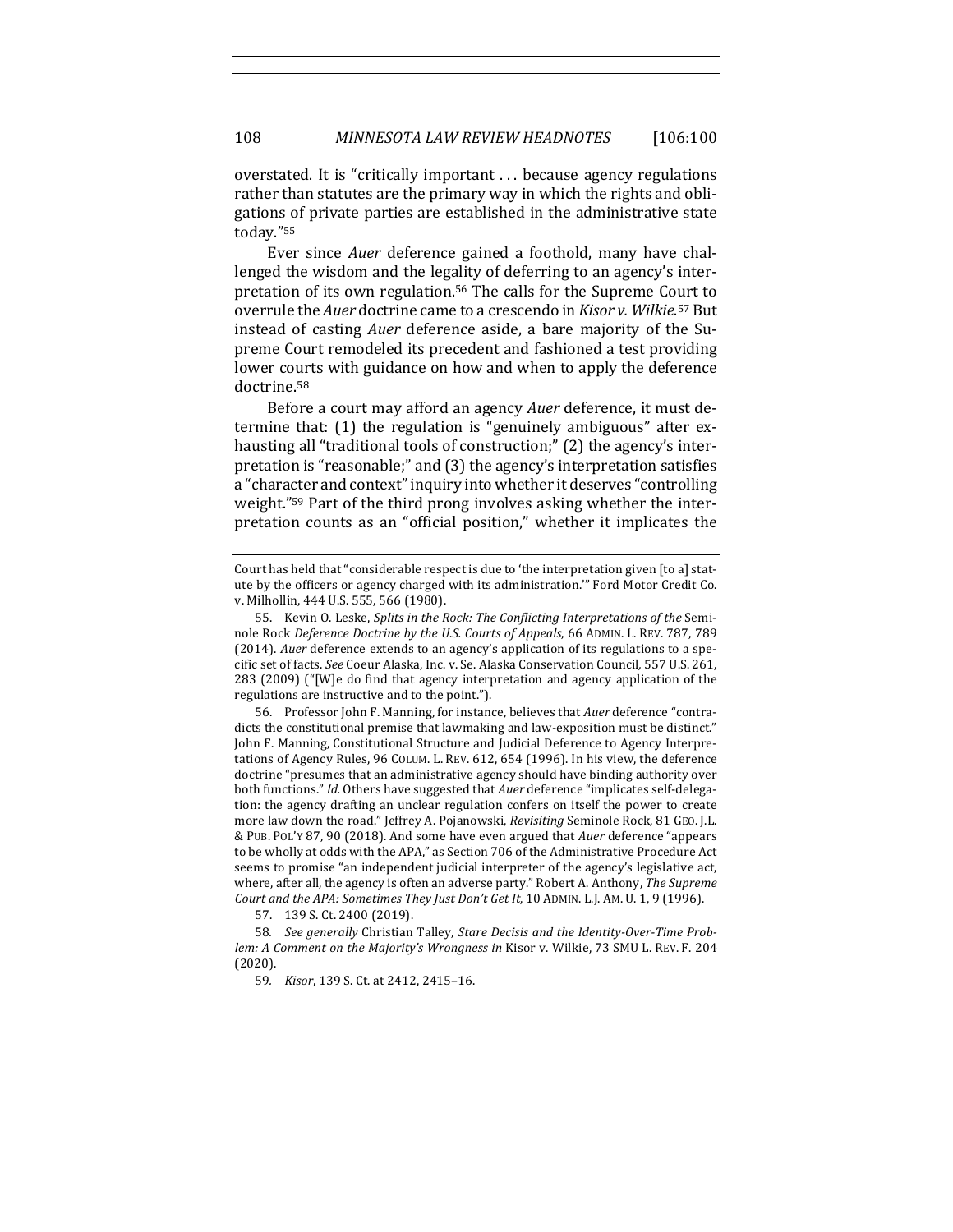agency's substantive expertise, and whether it reflects the agency's "fair and considered judgment."<sup>60</sup> The Supreme Court in *Kisor* gave the Auer deference doctrine a makeover to say the least.<sup>61</sup> Kisor turned *Auer's* single-sentence "rule into a multi-step, multi-factor inquiry."<sup>62</sup>

What happens when an agency's interpretation of a regulation fails *Kisor's* "multi-step, multi-factor inquiry?"<sup>63</sup> Does the federal court still consider the federal agency's interpretive position? Or does the federal court simply review the federal regulation de novo without paying heed to the agency's interpretive stance? When a federal agency cannot satisfy *Kisor's* multi-step inquiry, courts employ a fallback doctrine known as *Skidmore* deference.<sup>64</sup>

Handed down in 1944, the Court's unanimous opinion in *Skidmore* v. Swift addressed how much credence a reviewing court should give an agency's interpretation of a statute.<sup>65</sup> *Skidmore* holds that "the weight of [the agency's] judgment ... will depend upon the thorough-

63*. Id.*

<sup>60.</sup> *Id.* at 1216-17; see also Shelby M. Krafka, Note, Strategies to Bring Down a Giant: Auer *Deference Vulnerable After Reprieve in Kisor v. Wilkie, 65 VILL. L. REV. 647,* 662 (2020); Talley, *supra* note 58, at 213–15.

<sup>61.</sup> Administrative law seems to undergo constant change, as it must account for "an ever-shifting balance of practical expediency and constitutional legitimacy." Steve R. Johnson, *The Rise and Fall of* Chevron *in Tax: From the Early Days to King and Beyond*, 2015 PEPP. L. REV. 19, 20 (2015); Ann Woolhandler, *Judicial Deference to Administrative* Action-A Revisionist History, 43 ADMIN L. REV. 197, 245 (1991) ("[O]ne cannot conclude that there is one ideal and elegant allocation of power between court and agency where administrative law will necessarily have to rest  $\dots$ ").

<sup>62</sup>*. Kisor*, 139 S. Ct. at 2447 (Gorsuch, J., concurring).

<sup>64.</sup> One may wonder what daylight exists between Auer deference and *Skidmore* deference. On the surface, the two doctrines seem to mirror one another. But wiggle room separates the two: *Auer* compels deference, while *Skidmore* obliges a court to consider and explain away the agency's interpretive position. As Chief Justice Roberts stated in his concurrence in *Kisor*: "[T]here is a difference between holding that a court ought to be persuaded by an agency's interpretation and holding that it should defer to that interpretation under certain conditions." *Id.* at 2424–25 (Roberts, C.J., concurring). *But see* Cass R. Sunstein & Adrian Vermeule, *The Unbearable Rightness of Auer*, 84 U. CHI. L. REV. 297, 319 (2017) ("[T]he line between *Auer* deference and *Skidmore* deference is thin even in principle and often invisible in operation; in general, it is of far more interest to administrative law teachers than to actual judicial practice."). Unlike the *Auer* framework, the *Skidmore* framework "does not require a court to adopt the agency's interpretation; rather, a court utilizes *Skidmore's* factors in determining whether an agency's interpretation merits deference." Bradley George Hubbard, Comment, Deference to Agency Statutory Interpretations First Advanced in Litigation? The Chevron *Two-Step and the Skidmore Shuffle*, 80 U. CHI. L. REV. 447, 454 (2013). Even still, *Skidmore* has bite. See Bednar, *supra* note 54.

<sup>65.</sup> Skidmore v. Swift & Co., 323 U.S. 134 (1944). Keep in mind that the Court decided *Skidmore* nearly forty years before it created *Chevron* doctrine.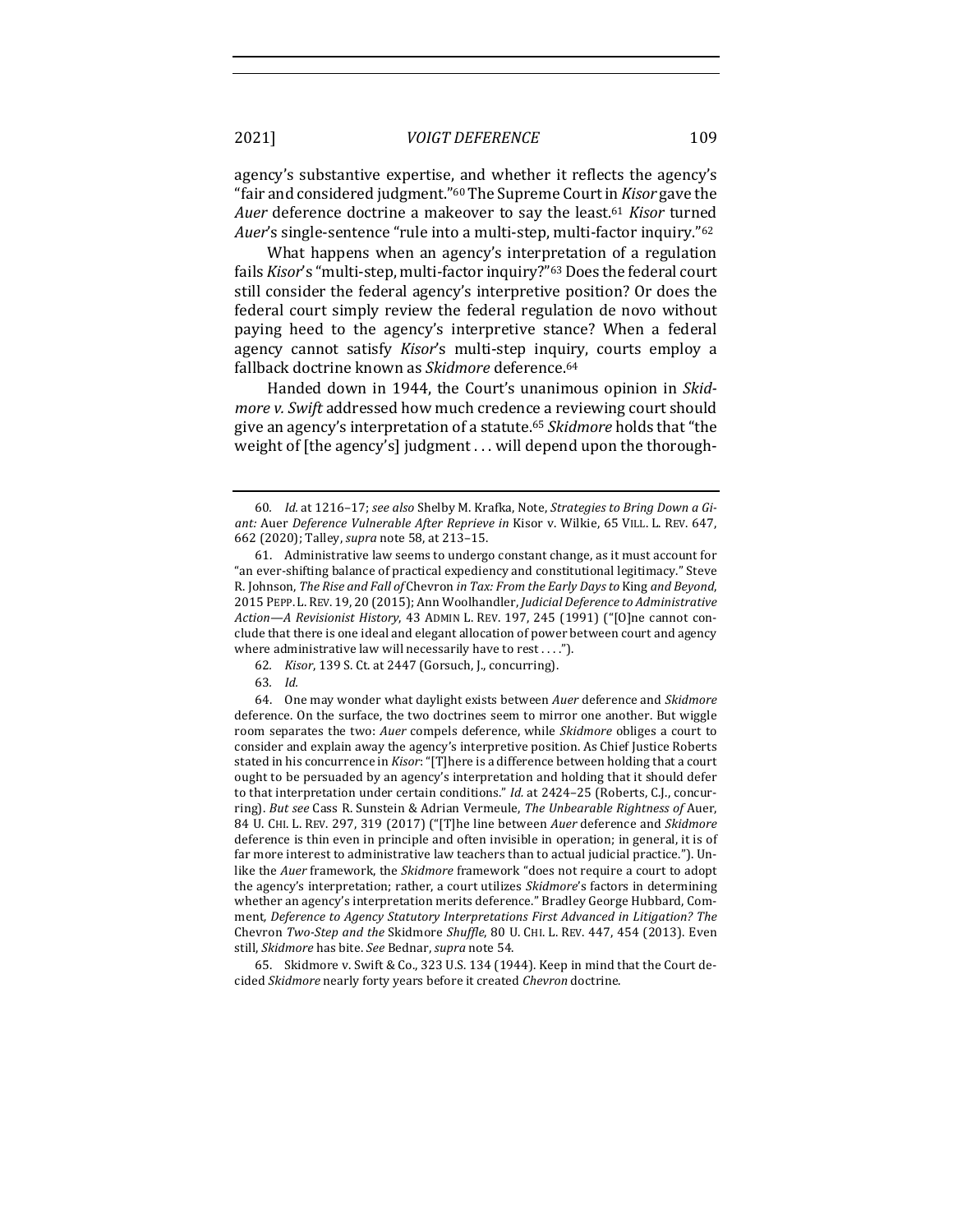ness evident in its consideration, the validity of its reasoning, its consistency with earlier and later pronouncements, and all those factors which give it power to persuade, if lacking power to control."<sup>66</sup> Putting the point in simpler terms, a reviewing court applying *Skidmore* deference will analyze factors like "thoroughness, formality, validity, consistency, and agency expertise" when deciding whether the agency's interpretive position has the "power to persuade."<sup>67</sup> Though the nonexhaustive list of factors guides the way, "[c]ourts have yet to determine the exact meaning of the *Skidmore* test."<sup>68</sup> Many scholars and some courts present *Skidmore* deference as a sort of "sliding scale."<sup>69</sup> In the words of the First Circuit, *Skidmore* deference entails a "slidingscale approach under which the degree of deference accorded to an agency interpretation hinges on a variety of factors."<sup>70</sup> Once the court analyzes the factors, the analysis "either contributes to or detracts from the power of an agency's interpretation to persuade." $71$ 

Whether conceptualized as a sliding scale or something else, *Skidmore* deference should be understood as triggering a "duty of attention."72 When *Skidmore* deference applies, "a court is not free to ignore the administrative interpretation or to reject it solely because it differs from the court's preferred interpretation."73 Rather, Skidmore deference intrudes upon a reviewing court's independence, as it requires a court to consider multiple factors when deciding whether the

68. Yoav Dotan, Deference and Disagreement in Administrative Law, 71 ADMIN. L. REV. 761, 784 (2019).

69. By engaging in "[t]his sliding scale type of analysis . . . the reviewing court considers the relative weight of a number of content-dependent and content-independent factors and decides the degree to which it is willing to defer to the agency determination." Id. at 786. Scholars Kenneth Culp Davis and Thomas Merrill also conceptualized the *Skidmore* test as a sort of sliding scale. *See* Hickman & Krueger, *supra* note 67, at 1255.

<sup>66</sup>*. Id.* at 140.

<sup>67.</sup> Kristin E. Hickman & Matthew D. Krueger, *In Search of the Modern* Skidmore Standard, 107 COLUM. L. REV. 1235, 1245, 1259 (2007); Ann Graham, Chevron Lite: How *Much Deference Should Courts Give to State Agency Interpretation?*, 68 LA. L. REV. 1105, 1119 (2008) (proposing "a facts-and-circumstances review of agency interpretation like the federal Skidmore test, but with the relevant factors clearly enumerated"). Graham has argued that relevant "[f]actors should include: agency interpretation, plain language, legislative history, consistency with legislative purpose and the regulatory scheme, case law from other jurisdictions, and a catch-all category of 'other considerations." Graham, supra.

<sup>70.</sup> Doe v. Leavitt, 552 F.3d 75, 81 (1st Cir. 2009).

<sup>71</sup>*. Id.*

<sup>72.</sup> Richard W. Murphy, *Abandon* Chevron and Modernize Stare Decisis for the Ad*ministrative State,* 69 ALA. L. REV. 1, 40 (2017).

<sup>73.</sup> Hickman & Krueger, *supra* note 67, at 1255.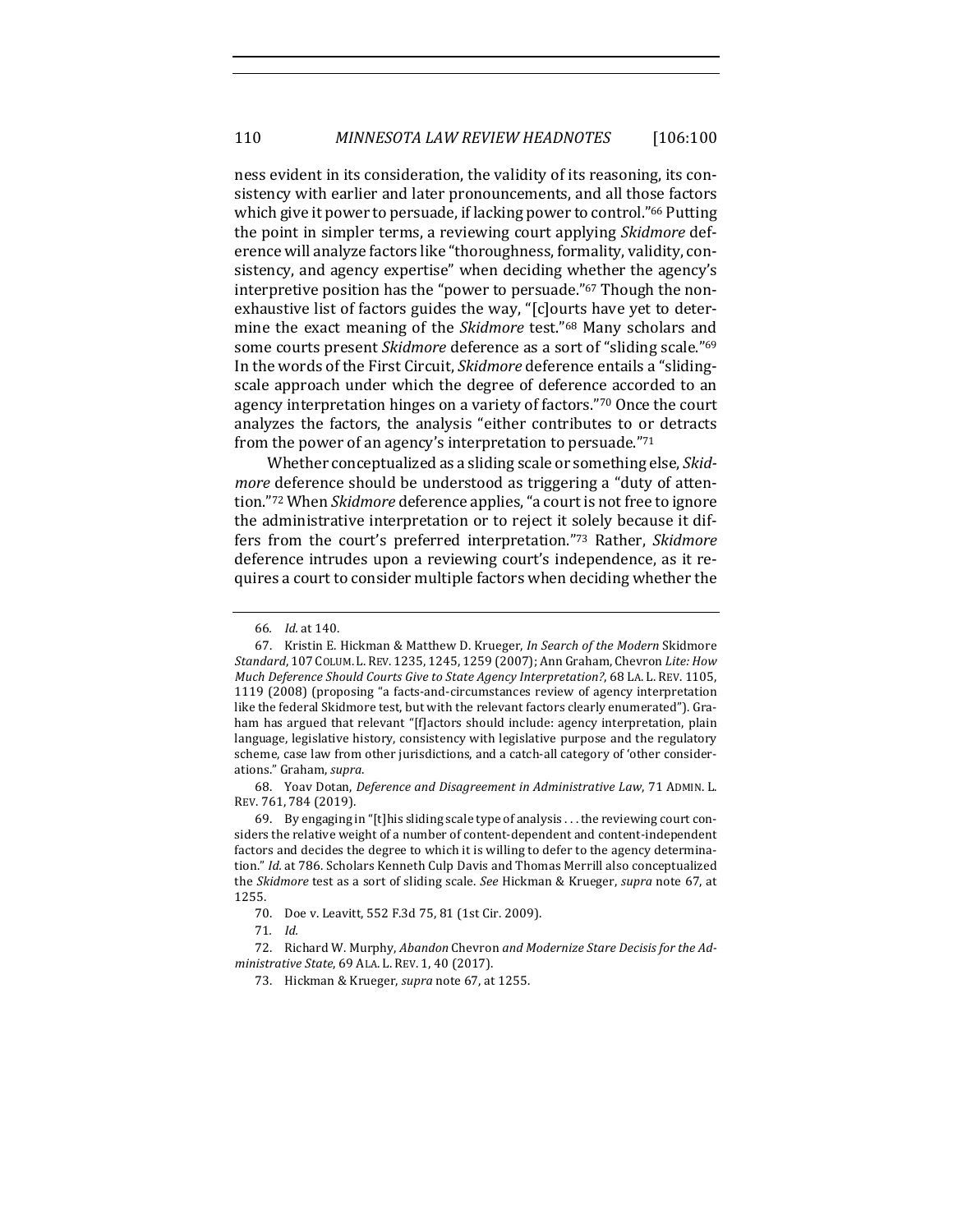agency's interpretive position persuades. In other words, the doctrine obliges a reviewing court to assess the merits of the agency's interpretation and the reasoning behind the agency's position.<sup>74</sup> If the reviewing court disagrees with the agency's proffered interpretation, it must "explain why the agency's construction is wrong" and "why the court's construction is better."<sup>75</sup> That explanation involves a court giving due consideration to the agency's comparative advantages as well as its practical experience in implementing the regulation. *Skidmore* deference, in short, obligates a court to explain why it finds the agency's interpretive position unpersuasive. This duty of attention facilitates reasoned consideration of the agency's inherent advantages.

#### III. THE CASE FOR *VOIGT* DEFERENCE

Administering a complex statutory regime is not easy. Cooperative-federalism schemes simultaneously cover technical areas (think air pollution) but do so on a nationwide scale (think Hawaii and Maine). Implementation of such a scheme takes time, money, manpower, resources, and logistical planning. All that explains why Congress passes statutes that call for collaboration between federal and state agencies.<sup>76</sup> Assuming that Congress's desire to rely on the states and their agencies to help implement a cooperative-federalism scheme does not alone justify *Voigt* deference, what other considerations might rationalize a federal court deferring to a state agency's interpretation of a federal regulation? There are at least three rationales supporting a federal court applying something like Skidmore deference to a state agency's interpretation of a federal regulation when the elements of *Voigt* deference have been met.<sup>77</sup> Before delving into the

77. A deference doctrine separate and apart from those already in existence could in theory apply in scenarios that trigger *Voigt* deference. This Essay, however, calls for the application of *Skidmore* deference rather than creating a standalone deference doctrine to  $(1)$  work within existing frameworks and  $(2)$  limit the number of deference

<sup>74.</sup> *Skidmore* opts for "persuasive" rather than "authoritative" deference. Sunstein & Vermeule, *supra* note 64, at 318.

<sup>75.</sup> Pojanowski, *supra* note 56, at 95; Graham, *supra* note 67, at 1109 n.22 (2008)  $"$  Courts will weigh an agency interpretation of a statute in light of the facts and circumstances and grant judicial deference to the extent the agency interpretation has the power to persuade.").

<sup>76.</sup> By calling on the states and their agencies to aid with implementation, Congress acknowledges "the relationship between federalism and administrative government." Gillian E. Metzger, *Administrative Law as the New Federalism*, 57 DUKE L.J. 2023, 2025 (2008). The states and federal government regulate together under cooperative regimes, "with the federal government often depending heavily on states to implement federal policy." Heather K. Gerken, *Slipping the Bonds of Federalism*, 128 HARV. L. REV. 85, 115 (2014).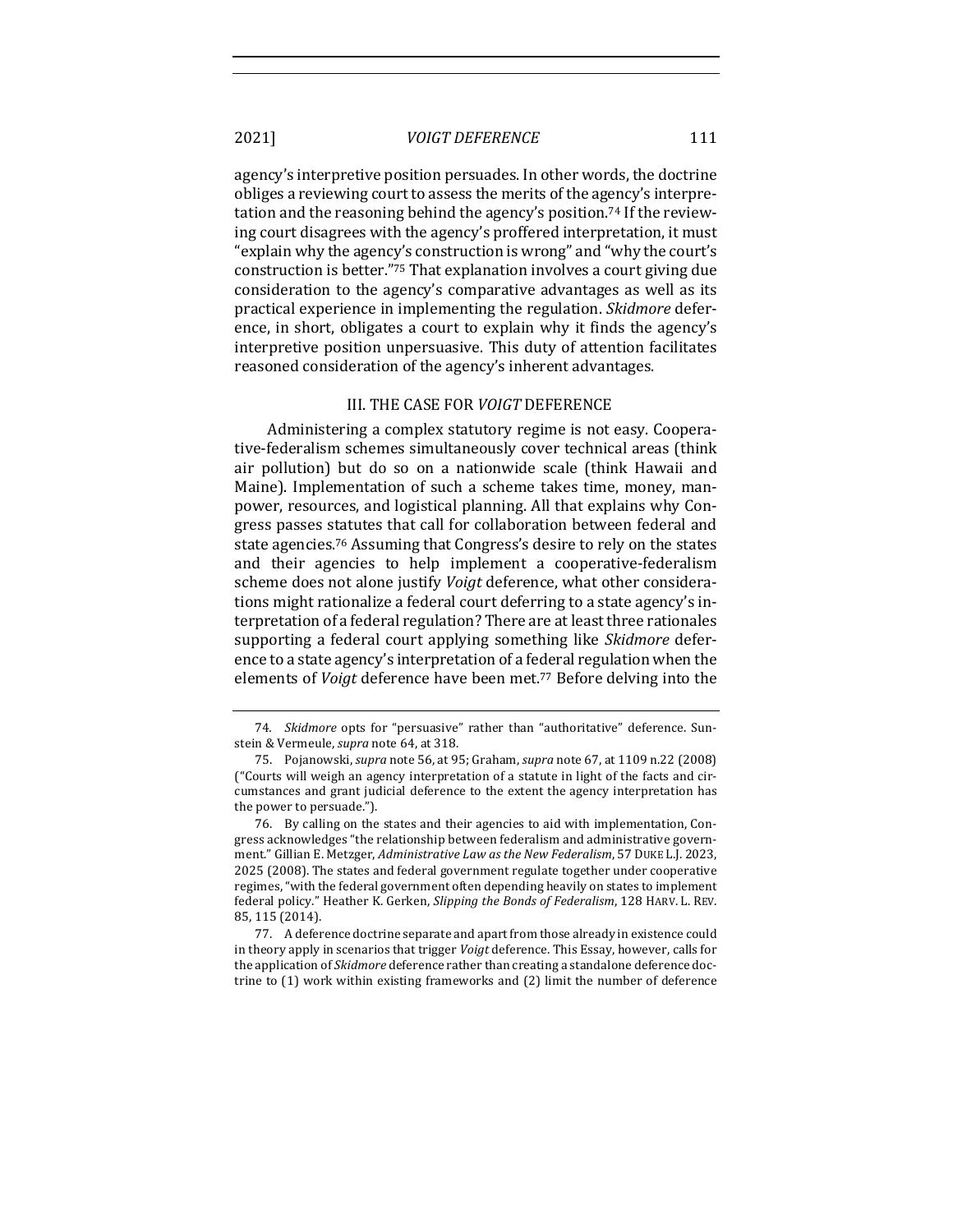rationales, recall that this Essay encourages the application of *Voigt* deference when (1) federal law anticipates collaboration between state and federal agencies, (2) the federal agency charged with administering the statute promulgates a regulation to help carry out its mandate,  $(3)$  and a state agency interprets that regulation when implementing the cooperative-federalism scheme.<sup>78</sup>

The localized expertise of state agencies offers a point in favor of *Voigt* deference. State agencies have "at least some expertise" over issues that crop up within their own borders.<sup>79</sup> They service smaller and often more industry specific communities compared to federal agencies.<sup>80</sup> The state agents who staff the state agencies often hail from the state, live within its borders, and understand the state's needs more so than do federal agents.<sup>81</sup> Congress seeks to draw upon this specialized knowledge when it passes a cooperative-federalism statute.<sup>82</sup> At bottom, then, the "justifications based on federal agency expertise translate well to state agencies, particularly when states are asked to implement federal laws concerning traditional areas of state control."83

*Voigt* deference also facilitates experimentation while minimizing the size of the federal government. Congress has the power to preempt state legislatures and displace state agencies from entire

80. Stabile, *supra* note 8. Some may worry that "most state agencies have small staffs, and lack the stability, funding or level of professionalism necessary to ensure consistent, thorough, and state-of-the-art evaluation of scientific and technical issues." Jim Rossi, Dynamic Incorporation of Federal Law, 77 OHIO STATE L.J. 457, 465 (2016). That concern, though legitimate, does not undercut the importance of leveraging localized expertise.

81. Some have noted a fair counterpoint: state actors tasked with implementing federal law often "lack basic, comprehensive information about the policy experiments being conducted by other states, and it takes legal and policy experts years to collect and synthesize this information." Hannah J. Wiseman, *Regulatory Islands*, 89 N.Y.U. L. REV. 1661, 1664 (2014). The result is that "states remain on relatively isolated islands of policy experimentation." Id.

83. Gluck, *supra* note 5, at 602. See generally JEFFREY S. SUTTON, 51 IMPERFECT SO-LUTIONS: STATES AND THE MAKING OF AMERICAN CONSTITUTIONAL LAW (2015) (exploring the importance of the states and their constitutions in the development of the federal republic and federal constitutional rights).

doctrines.

<sup>78</sup>*. See supra* Introduction.

<sup>79.</sup> Grand Canyon Tr. v. Energy Fuels Res. (U.S.A.) Inc., 269 F. Supp. 3d 1173, 1195 (D. Utah 2017). The Ninth Circuit has noted that "where state agencies have environmental expertise they are entitled to 'some deference' with regard to questions concerning their area of expertise." Arizona v. City of Tucson, 761 F.3d 1005, 1014 (9th Cir. 2014).

<sup>82.</sup> Stabile, *supra* note 8, at 256.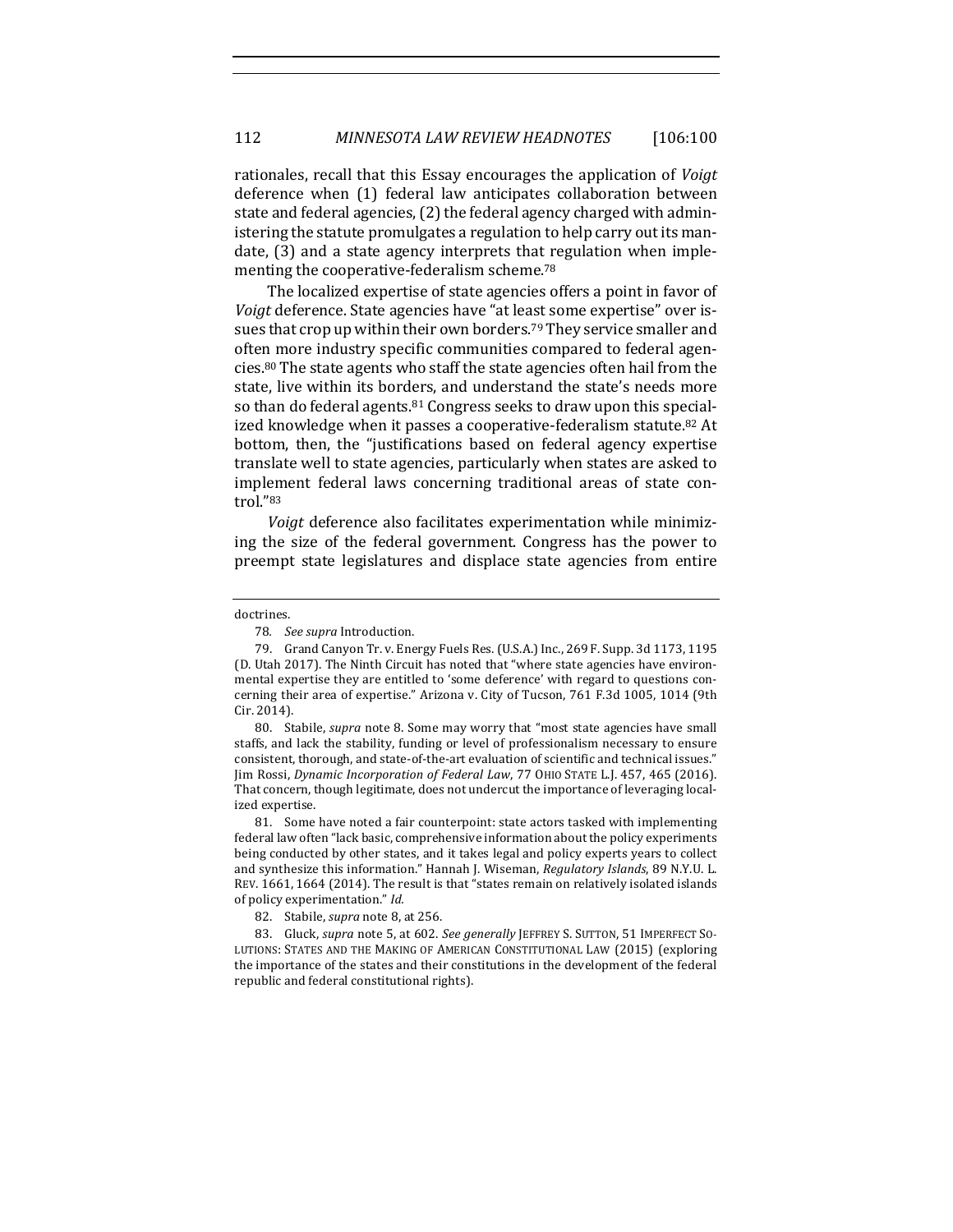fields.<sup>84</sup> But when Congress passes a cooperative-federalism statute, it has decided to "invite state agencies to implement federal law"<sup>85</sup> rather than to push those agencies aside. This form of decentralization often "advance $[s]$  the aims of the federal government," as it expands the "leverage points" for obtaining national goals.<sup>86</sup> It likewise allows states to experiment as they implement federal policy.<sup>87</sup> Declining to grant state agencies any deference for their (reasonable) interpretations of federal regulations may lead to less experimentation and less localized tailoring. State agencies may even feel obligated to guess what the federal agency or a federal court would desire in a particular fact-specific circumstance. This guessing game undercuts a major premise of cooperative federalism: that many regulatory problems require innovation at different levels of government.<sup>88</sup>

*Voigt* deference also encourages buy-in.<sup>89</sup> State agencies may be motivated to go the extra mile when tasked with implementing a federal regulation if they know that their interpretive positions will receive deference in a federal court.<sup>90</sup> Without *Voigt* deference, a state

89. Some may worry that this buy-in effect will lead to "overcooperative federalism." Eliza A. Lehner, Note, *Dissenting by Enforcing: Using State Consumer Protection Statutes to Enforce Federal Law*, 12 HARV. L. & POL'Y REV. 209, 211-12 (2018). Overcooperative federalism occurs when states use their role to "intentionally enforce federal law more rigorously than the federal government." *Id.* at 211. But it is hard to see how state agencies going out of their way to enforce federal regulations can be viewed as problematic.

90. The idea that states and their agencies may increase their willingness to implement federal law if courts grant them some deference when interpreting federal regulations draws support from political theory. Some theorize that "political participation is likely to increase as policy responsibilities are decentralized to state and local governments." See Robert P. Inman & Daniel L. Rubinfeld, *Making Sense of the Antitrust* State-Action Doctrine: Balancing Political Participation and *Economic Efficiency* in Reg-

<sup>84.</sup> See Justin W. Aimonetti & Christian Talley, Game Changer: Why and How Con*gress Should Preempt State Student-Athlete Compensation Regimes*, 72 STAN. L. REV. ONLINE 28, 35 (2019).

<sup>85.</sup> Weiser, *supra* note 3, at 665.

<sup>86.</sup> Joshua M. Divine, *Statutory Federalism and Criminal Law*, 106 VA. L. REV. 127, 146 (2020).

<sup>87</sup>*. Id.*

<sup>88.</sup> Mark C. Gordon, Differing Paradigms, Similar Flaws: Constructing a New Approach to Federalism in Congress and the Court, 14 YALE L. & POL'Y REV. 187, 215 (1996). It is also worth considering that "the shared nature of regulatory programs also leads federal and state regulators to develop close bonds and loyalty. State and federal regulators work together often, and over time their working relationships become hardwired .... Consulting with state counterparts may therefore be a matter of respect and camaraderie as well as necessity." Miriam Seifter, *States, Agencies, and Legitimacy*, 67 VAND. L. REV. 443, 469 (2014).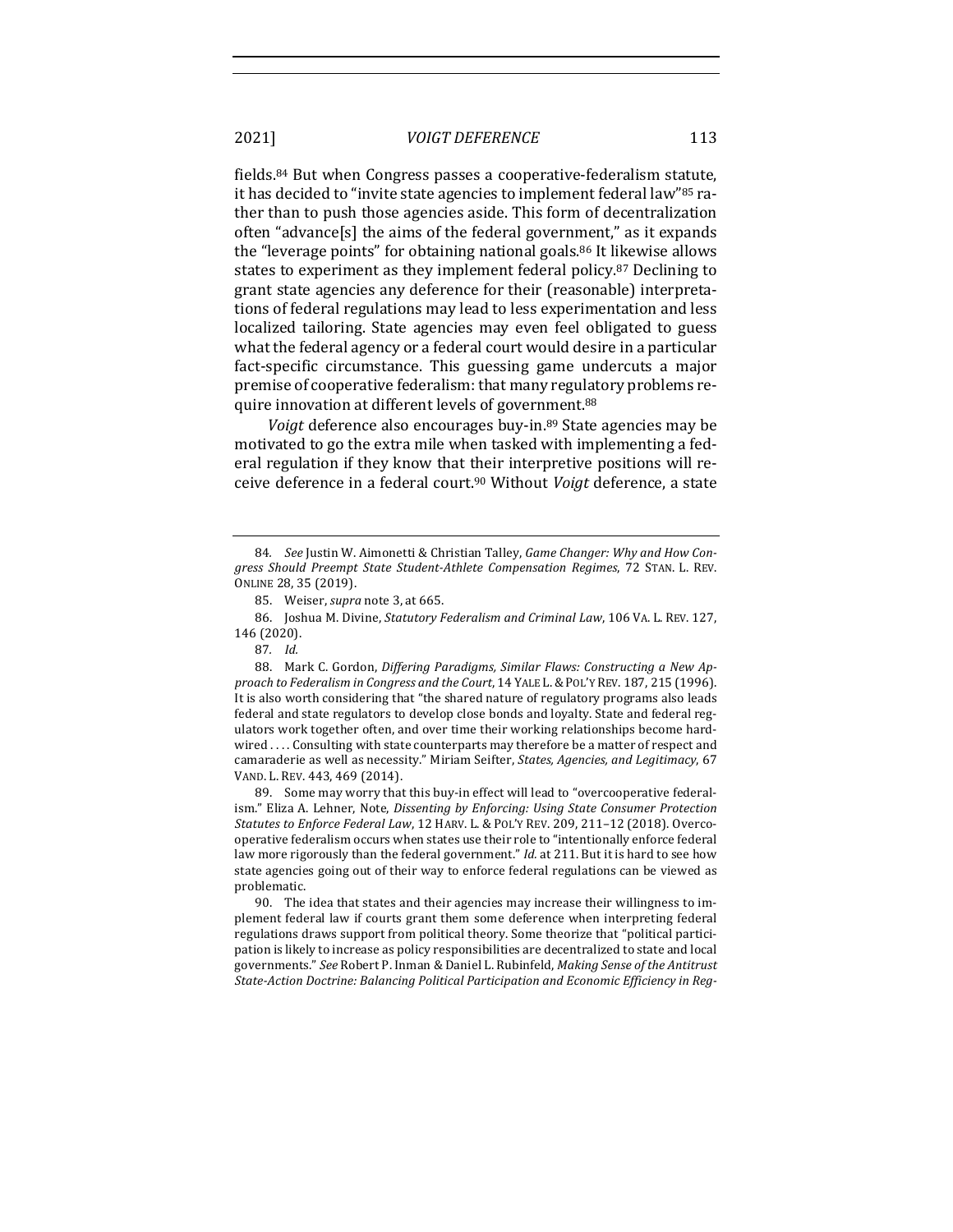agency may view its obligation to implement the federal regulation as the federal government asking for, but not appreciating, its assistance. Embracing *Voigt* deference discourages that sentiment, as it encourages state agencies to buy into the federal scheme and their role in implementing it. The deference doctrine, in short, heartens state agencies to take their role in the cooperative scheme seriously.<sup>91</sup>

None of the anticipated arguments against *Voigt* deference support reviewing a state agency's interpretation of a federal regulation with fresh eyes. One thorn in *Voigt* deference's side is concern over accountability.<sup>92</sup> The President lacks the authority to fire a state agent tasked with implementing federal law. Nor does Congress have the authority to dictate how a state agent acts. But these accountability worries seem overblown.<sup>93</sup> Oversight mechanisms at the state level help ensure "that state-run programs adhere to governing federal requirements."<sup>94</sup> Plus, the federal agency tasked with administering the cooperative scheme can always step in if a state agency's interpretive position conflicts with federal priorities.<sup>95</sup>

92. A related accountability concern involves how voters should sort out who to hold responsible for implementing federal regulations. State agencies comprise a multitude of different actors who "have different principals because of the lack of a unitary executive in most states." Gluck, *supra* note 5, at 602. This may mean that the citizenry will struggle to pin the blame for the poor implementation of a federal regulation on the appropriate government actor. *Id.* at 603. Though possible in theory, it may be untrue that cooperative arrangements between state and federal agencies "cause accountability line-blurring and thus voter confusion." Christopher K. Bader, *A Dynamic Defense of Cooperative Federalism*, 35 WHITTIER L. REV. 161, 189 (2014). But even if confusion does occur, "state governments remain responsive to the local electorate," and "state officials remain accountable to the people." New York v. United States, 505 U.S. 144, 167-68 (1992).

93. *Voigt* deference may also flip the accountability concern on its head, as states can serve to check federal-executive power in the name of faithfulness to congressional intent. Jessica Bulman-Pozen, Federalism as a Safeguard of the Separation of Powers, 112 COLUM. L. REV. 459, 471-77 (2012). What's more, "states play an important role in challenging requirements that they consider to be unlawful or excessive and in developing new programmatic approaches for the federal government to adopt." Gillian E. Metzger, The Constitutional Duty to Supervise, 124 YALE L.J. 1836, 1854 (2015).

94. Metzger, *supra* note 93.

95. *But see* Exelon Wind 1, L.L.C. v. Nelson, 766 F.3d 380, 394 (5th Cir. 2014) (deferring to a Texas state agency's interpretation of a FERC regulation in the face of a contrary opinion by FERC); *id.* at 413 (Prado, J., concurring in part and dissenting in

ulatory Federalism, 75 TEX. L. REV. 1203, 1232 (1997). That logic maps onto cooperative federalism more generally.

<sup>91.</sup> All in all, *Voigt* deference enables localized tailoring, utilizes state infrastructure toward efficiency ends, and also elevates a state agency's inherent competency over a defined geographic region and the familiar political terrain. Divine, *supra* note 86, at 146 (noting that "local agents usually have better knowledge of local facts").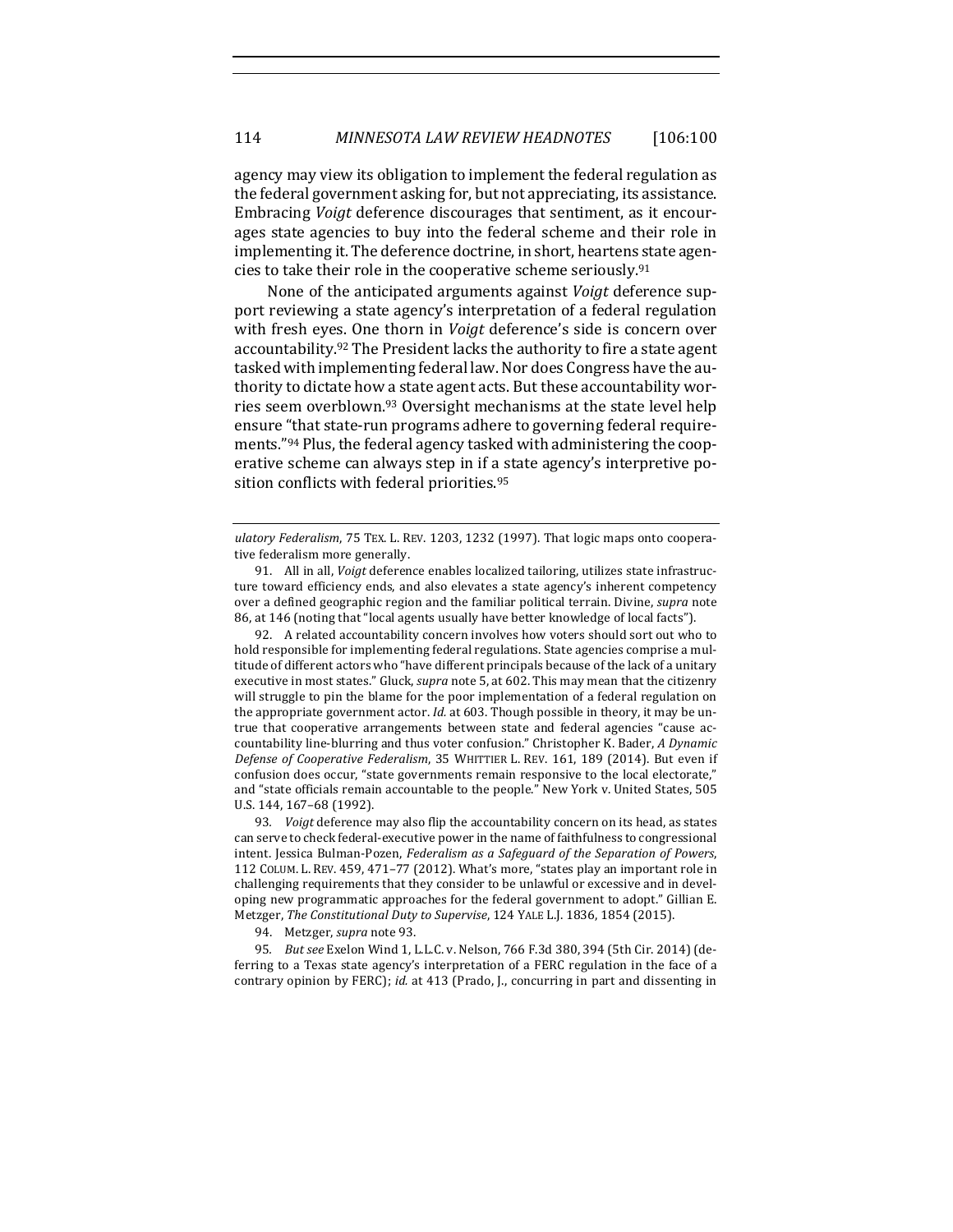A second thorn in *Voigt* deference's side is concern about uniformity.<sup>96</sup> A state agency in an eastern state may interpret a federal regulation differently from a state agency in a western state, making the federal regulation mean something different depending on what side of the Mississippi one stands. But "the very reason that Congress delegates to the states in many circumstances is to produce policy *dis*uniformity—that is, to produce federal law that may mean different things in different states."<sup>97</sup> Indeed, Congress often "uses state implementation to galvanize experimentation.<sup>"98</sup> Curbing *Voigt* deference would likely cause "more interpretive uniformity than Congress may have intended when it designed the intrafederalist statutory scheme in the first place."<sup>99</sup> And even if *Voigt* deference leads to some disuniformity, widespread-interpretive disagreement may diminish a state agency's power to persuade under *Skidmore* deference.

A third concern about *Voigt* deference is the prospect that state agencies may try to circumvent Congress's will by utilizing a theory known as "uncooperative federalism."<sup>100</sup> Uncooperative federalism posits that states may use their role as "servant[s]" to and "insider[s]" of the federal government to sometimes act as "rival[s]" and "challenger[s]."<sup>101</sup> State agencies may even engage in something called "[a]bdication," which occurs when state agencies use "the veneer of federalism to obscure their failure to comply with federal law."<sup>102</sup> But the lurking federal agency that promulgates the federal regulation at

96. Stabile, *supra* note 8, at 262 ("Allowing state agencies deference could have negative consequences for achieving uniformity where federal laws are concerned.").

part) ("I would conclude that our court should defer to FERC's reasonable interpretation of that regulation according to well-established principles of administrative deference."). See generally Ben Raker, *Decentralization and Deference: How Different Con*ceptions of Federalism Matter for Deference and Why That Matters for Renewable *Energy*, 47 ENVTL. L. REP. NEWS & ANALYSIS 10963 (2017) (discussing who should receive deference under "cooperative federalism statutes").

<sup>97.</sup> Gluck, *supra* note 5, at 604.

<sup>98</sup>*. Id.* at 597–98.

<sup>99</sup>*. Id.* at 606.

<sup>100</sup>*. See*  Jessica Bulman-Pozen & Heather K. Gerken, *Uncooperative Federalism*, 118 YALE L.J. 1256, 1256 (2009). Generally speaking, "[i]t is hard to dispute the risk that federal agencies will privilege their specific programmatic goals over more general concerns relating to government structure, or may be unduly beholden to particular regulated entities." Metzger, *supra* note 76, at 2077.

<sup>101.</sup> Bulman-Pozen & Gerken, *supra* note 100; see also Tara Mayeux & Karen Tani, *Federalism Anew*, 56 AM. J. LEGAL HIST. 128, 131 (2016).

<sup>102.</sup> Justin Weinstein-Tull, *Abdication and Federalism*, 117 COLUM. L. REV. 839, 891 (2017).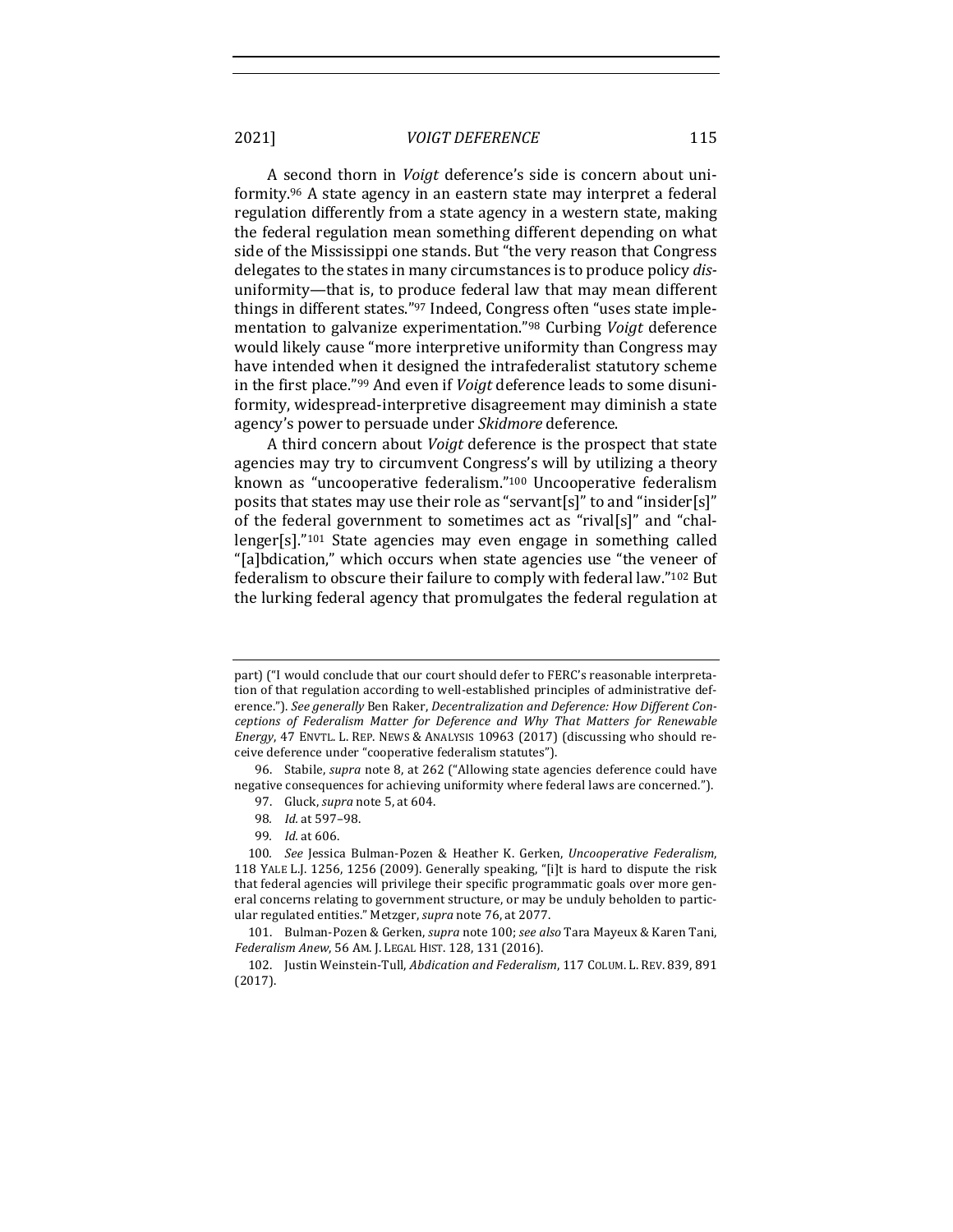issue in the *Voigt*-deference context quells concern about state agencies engaging in harmful uncooperative federalism.<sup>103</sup> Financial incentives also guard against renegade state agencies. Many state agencies "are effectively creatures of federal policy," given that federal dollars often fund their overhead and expenditures.<sup>104</sup> If uncooperative federalism becomes a real problem, Congress can strip funding or preempt the field—thereby taking power out of the hands of state agencies. 

The points in favor of *Voigt* deference outweigh the arguments against it. Leveraging localized-comparative advantage, encouraging state experimentation, and enhancing state buy-in overshadow concerns about accountability, uniformity, and uncooperative federalism. But the counterarguments to *Voigt* deference show why granting a state agency's interpretation of a federal regulation something more potent than *Skidmore* deference (say, Auer deference) would be problematic. It is also not clear that a more deferential standard can be reconciled with the Constitution or the judiciary's duty to interpret the law unencumbered by non-legal considerations and the partial will of political actors.105

#### CONCLUSION

Adopting *Voigt* deference would not mark a sea of change. It rather ushers in a modest reconfiguration of the trend of ignoring a state agency's interpretation of a federal regulation that it has been tasked by Congress with implementing. Recall that *Voigt* deference should apply only when (1) federal law anticipates collaboration between state and federal agencies, (2) the federal agency charged with administering the statute promulgates a regulation to help carry out its mandate, and (3) a state agency interprets that regulation when implementing the cooperative-federalism scheme. If triggered, *Voigt* deference merely calls on federal courts to consider the reasoned

<sup>103.</sup> Metzger, *supra* note 93 ("[F]ederal administrative engagement and oversight will be a prime mechanism for changing federal requirements in response to state protests.").

<sup>104.</sup> Justin Weinstein-Tull, *State Bureaucratic Undermining*, 85 U. CHI. L. REV. 1083, 1094 (2018).

<sup>105.</sup> Kisor v. Wilkie, 139 S. Ct. 2400, 2447 (2019) (Gorsuch, J., concurring). Justice Thomas has explained that "the judicial power, as originally understood, requires a court to exercise its independent judgment in interpreting and expounding upon the laws." Perez v. Mortg. Bankers Ass'n, 575 U.S. 92, 119 (2015) (Thomas J., concurring). Granting a state agency's interpretation of a federal regulation too much deference may lead to the abdication of the judiciary's proper role under our system of government.